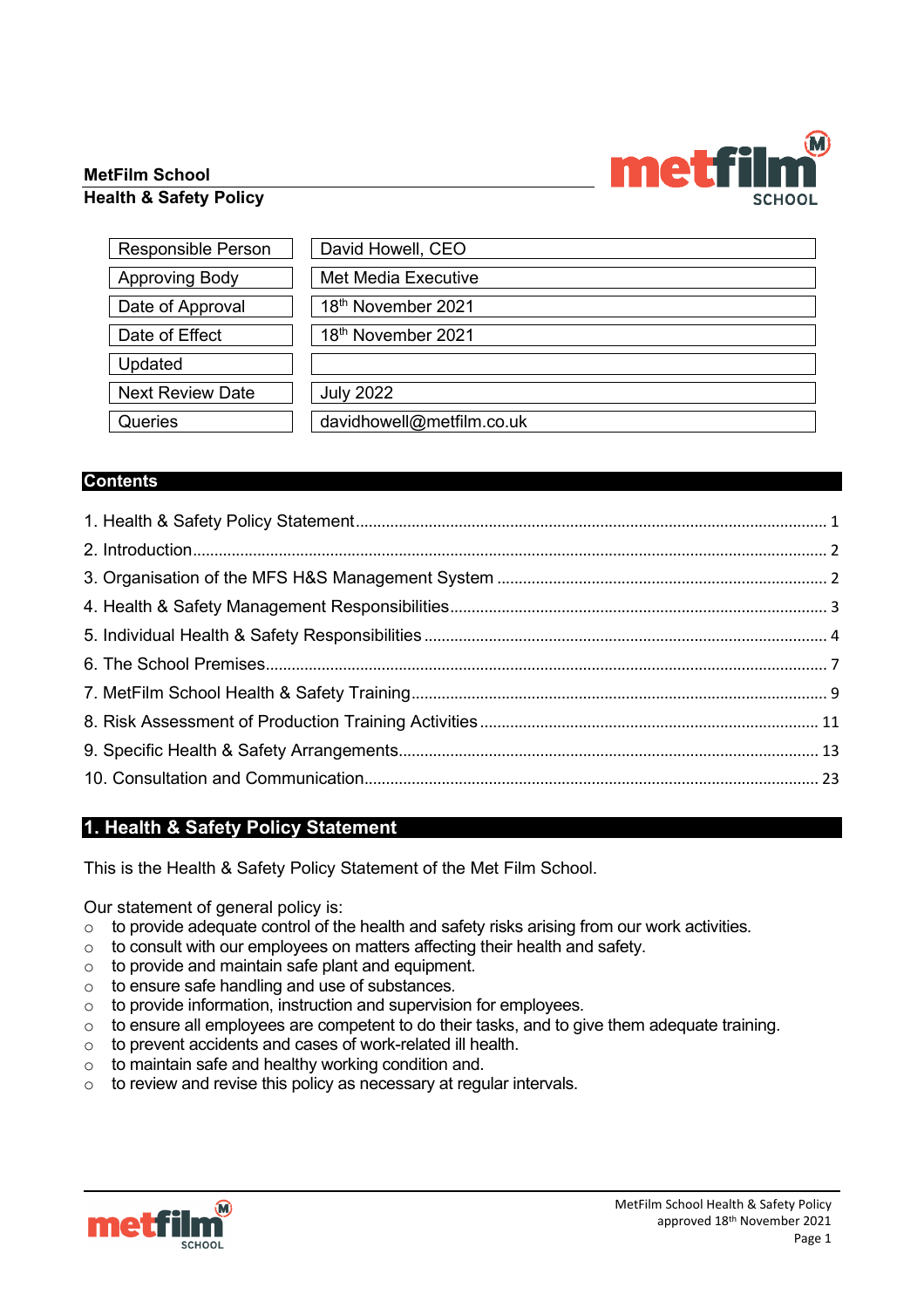The Health & Safety Policy sets out the organisation and arrangements for achieving and maintaining adequate standards of health and safety at work throughout the organisation.

Met Film School is committed to its communication and successful implementation.

#### <span id="page-1-0"></span>**2. Introduction**

Met Film School (MFS) is a specialist Higher Education Institution which is funded by tuition fees from students.

The core of the school's activities are a programme of full-time undergraduate and postgraduate courses in a variety of film related specialisms. These are supplemented by part-time Diploma and Certificate courses in related subjects.

A Short Courses Department offers a programme of training for working professionals on a variety of subjects running from one day to several weeks, on both a full-time and part-time basis.

The driver of all MFS activities is the curriculum for the courses. All the practical Film and TV projects involved are vehicles for students to best learn the ways of professional practice.

The two key aims of MFS H&S Policy are:

- $\circ$  to ensure the appropriate level of supervision for all levels of education offered by the school.<br> $\circ$  to ensure that all people engaged have been adequately trained for the precise role and spec
- to ensure that all people engaged have been adequately trained for the precise role and specific technical activity which they are expected to perform.

All Risk Assessments are made on this basis.

The MFS H&S Policy is designed to reflect and support four distinct levels of training with correspondingly appropriate supervision of practical production activities for full time, part-time and short courses in the following categories:

- o Undergraduate Training (18+ years)
- o Postgraduate Training (21+ years)
- o Adult Education (18+ years)
- o Courses for young film makers (Aged 14–17 years)

In support of its H&S Policy, MFS has taken detailed advice from 1<sup>st</sup> Option Safety Group

## <span id="page-1-1"></span>**3. Organisation of the MFS H&S Management System**

Governance of the Health & Safety is looked after by the Health & Safety Committee which reports to the Leadership Team, in the school's Governance Structure.

The MFS management of H&S is to mirror that of the general organisational structure of the school one based upon departments.

The core teaching departments are those directly responsible for the delivery of the training courses as offered by the school. Other departments provide support and services to those teaching activities.

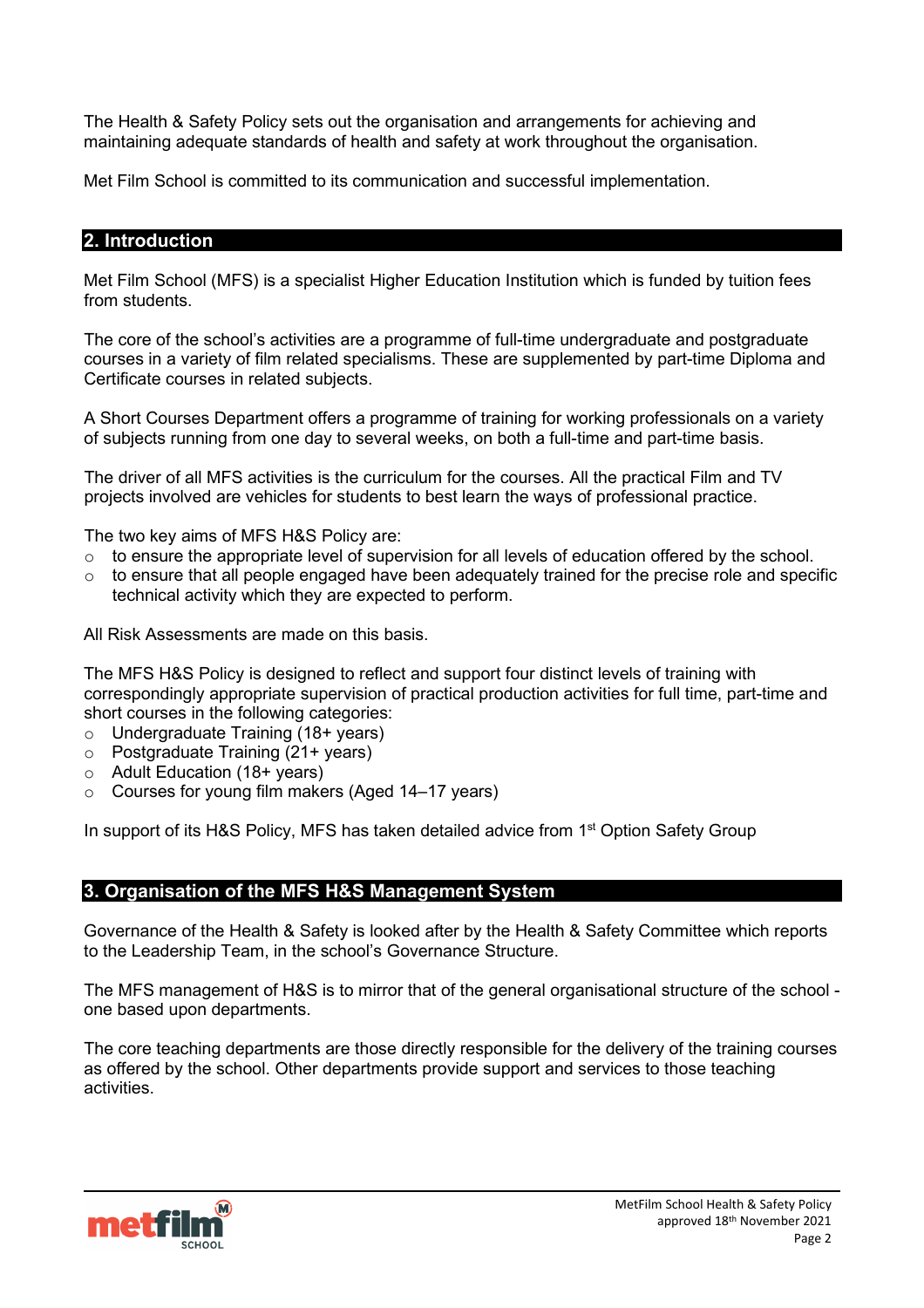All departments have equal and direct responsibility for the management of H&S for all their departmental activities and ensuring the maintenance of the required standards of H&S practice as defined by this Policy.

With regards to all H&S matters, the Head of the Department (HOD) is the Line Manager of all people working in their department, staff (permanent, contract and intern), students and volunteers.

## <span id="page-2-0"></span>**4. Health & Safety Management Responsibilities**

#### **Board of Directors**

- $\overline{\circ}$  The Board has ultimate responsibility for MFS H&S Policy and its proper implementation.<br>  $\overline{\circ}$  H&S is always an item on the agenda of full Board of Directors meetings
- $\circ$  H&S is always an item on the agenda of full Board of Directors meetings.<br>  $\circ$  The Board receives H&S Reports as required from the Head of Operatio
- The Board receives H&S Reports as required from the Head of Operations.

## **Chief Executive Officer (CEO)**

- o The CEO has the specific responsibility for the operational implementation of the MFS H&S Policy.
- $\circ$  The CEO must ensure that sufficient funds and adequate resources are made available for the implementation and robust maintenance of the MFS H&S Policy.
- o The CEO reports directly as necessary to the Board of Directors.
- o The CEO chairs the MetFilm School Executive meetings.
- $\circ$  The CEO receives H&S Reports as necessary/requested from the Head of Operations.
- o H&S is budgeted by the Chief Finance Officer (CFO) and recorded as a separate cost item in MFS accounts.

## **Head of Facilities**

- The Head of Facilities is responsible for ensuring that the H&S Policy and the supporting H&S Management System are upheld and maintained as robust and appropriate for all the School's activities.
- o The Head of Facilities is to set H&S objectives, observe and report short comings, make recommendations and take actions as necessary to ensure the required day-to-day implementation of the H&S Management System.
- $\circ$  The Head of Facilities reports directly to the MFS Chief Executive Officer.
- The Head of Facilities is directly answerable to the Board. The Head of Facilities can contact then Board directly if necessary/required without reference to the CEO or the Management Team.
- $\circ$  The Head of Facilities is responsible for the H&S budget as set in the MFS accounts.
- o The Head of Facilities or a deputy has the authority to suspend or halt any activity at any time or place, if ever they are concerned that an accident or injury may result.

## **Departmental H&S Management Responsibilities**

- Departments are to manage and maintain the required H&S standards for all their enrolled students when they are engaged in any curriculum or approved activities both on and off-site from the studios.
- o The Education department has the specific H&S responsibility to ensure two key aspects:
	- That all activities for the students are as set out in the curriculum briefs as approved by the Dean & Senior Manager, Curriculum.
	- **Prior to their starting work, all students are adequately prepared and trained to be able to** safely undertake those activities.
- $\circ$  For each area of activity, the Education department is to identify what is needed, how it will be carried out and the required responsibilities and competencies departments must demonstrate arrangements for:

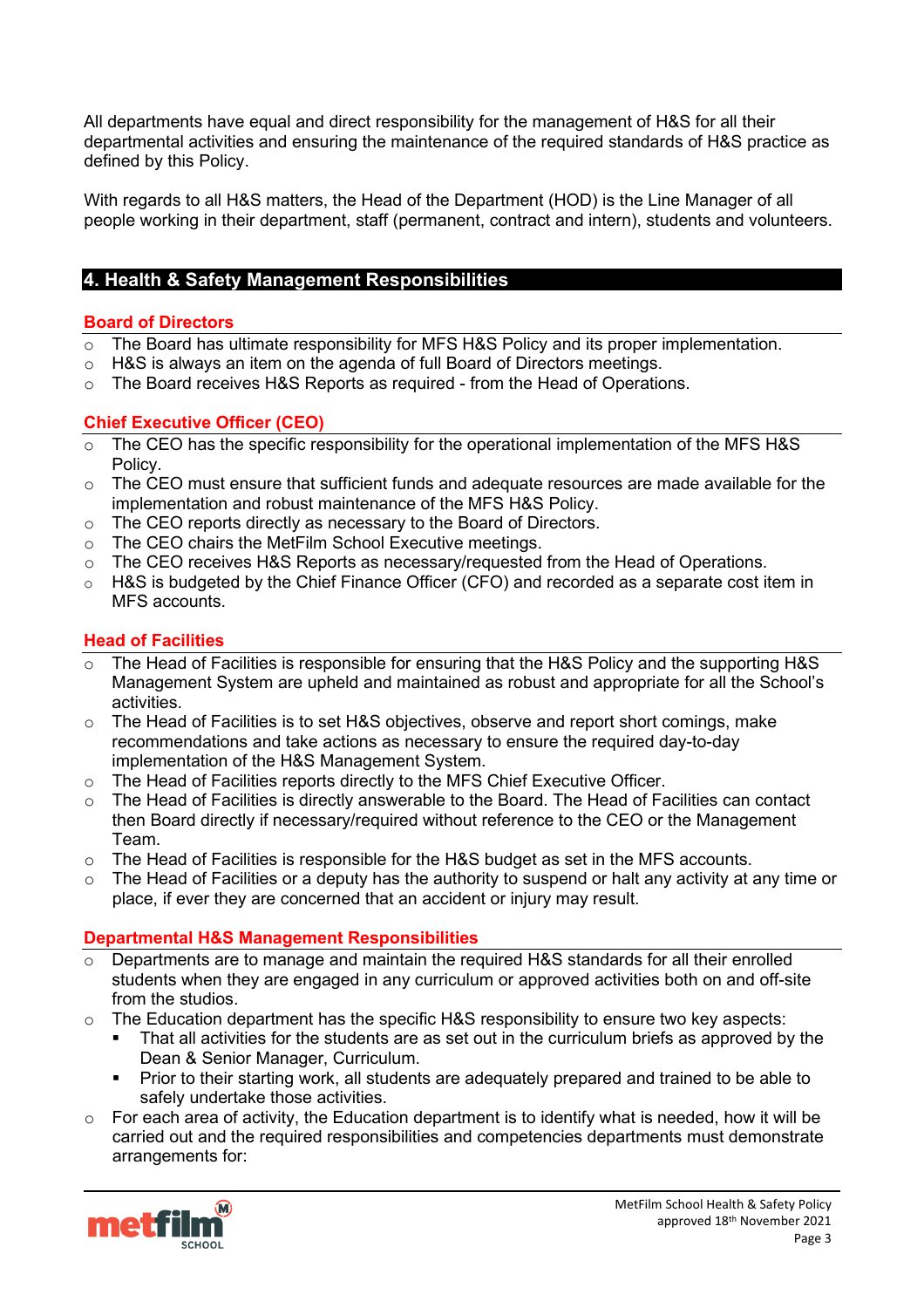- Risk Assessments for all non-curriculum (personal projects) student activities to be authorised by the kit room. Further escalation to external H&S consultants where necessary.
- Risk Assessments for all curriculum student activities to be authorised by Course/Module leader. Further escalation to external H&S consultants where necessary.
- Risk Assessments for all staff activities to be authorised by the Head of Operations. Further escalation to external H&S consultants where necessary.
- Ensuring that safety is considered at the early planning stages for any workshop/project/exercise.
- Ensuring that realistic time scales and adequate resources for safety have been allocated.
- Ensuring staff (including freelance, part-time and temporary) are safety competent (defined as having had appropriate training and experience) and are provided with adequate information, instruction and training.
- The selection and control of contractors and for the exchange of information.
- Monitoring all work activities for compliance with the necessary standards, guidance and rules.

# <span id="page-3-0"></span>**5. Individual Health & Safety Responsibilities**

- o All individuals have responsibility for H&S when at the MFS. Responsibility is in direct proportion to their post/position or role performed, but ultimately everyone has a 'duty of care' to the H&S of everyone else. Everyone is always legally liable and accountable for H&S.
- $\circ$  All departments including those without any specific responsibility for the formal teaching or instruction of students, must always ensure that their staff maintain the required standards of MFS H&S practice as appropriate for all staff being professional H&S role models for the students.
- o All persons over 16 years old are to be regarded in terms of H&S as employees undergoing training.

## **Departmental Heads (HODs)**

- o Each HOD is responsible for the H&S of all persons engaged in the activities of their Department.
- o In relation to all matters of H&S the HOD is the Line Manager of the coordinator and all tutors and support staff working in their department.
- o All HODs must report H&S matters arising from the activities in their department to the Management Team and the Head of Operations as required/appropriate.

## **Course and Module Leaders**

- o A Course Leader/Module Leader is nominated by HOD to be the overall 'H&S Responsible Person' on every separate project or training workshop, as deputising for the HOD, or covering in their leave/ absence as necessary for the management of H&S as required/appropriate.
- o The Course Leader/Module Leader is responsible for ensuring that a Risk Assessment is carried out, authorised and implemented in any project or workshop of which they are in charge.
- o All persons engaged in any activity will be informed as to who is the Course Leader/Module Leader and give their contact details (email) as the authority they must consult in the event of any serious concerns or H&S matters that might arise.

#### **Tutors**

- Tutors are those persons as identified who are responsible for the management of H&S of students and persons in their charge.
- $\circ$  All tutors are responsible for ensuring that an approved Risk Assessment is in place for any project or workshop in which they are involved.
- $\circ$  Tutors are always to be H&S briefed as necessary by the HOD/Course Leader/Module Leader.
- o Tutors must report H&S matters to the Course Leader/Module Leader/HOD/Head of Facilities as necessary.

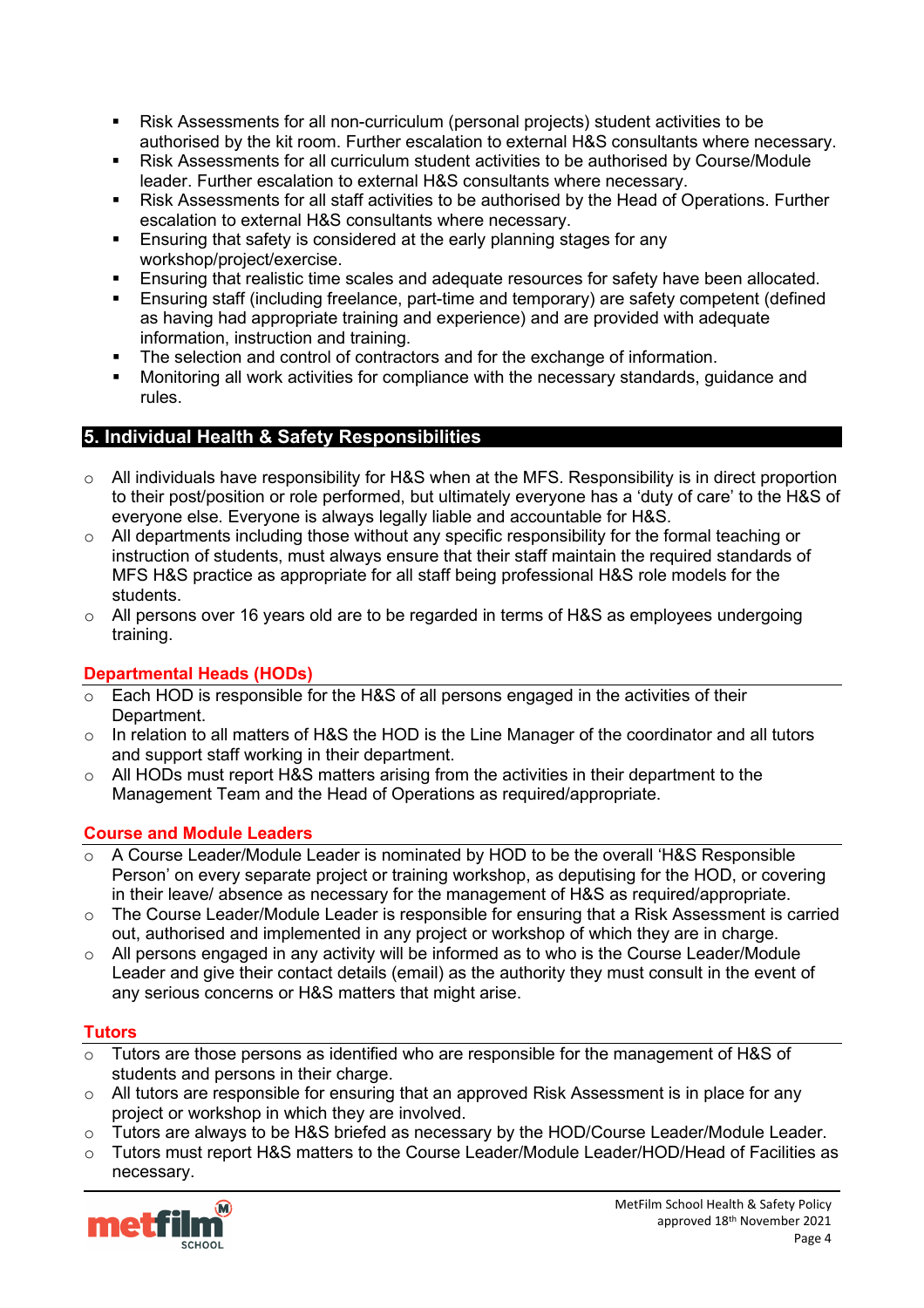## **Support Staff**

- o Support staff are all people working for the school who do not have any specified responsibilities as teachers, but who may have duties in training and the giving of instruction in the correct and safe use of facilities or equipment.
- o All staff at the school, whether they have training involvement with students or not, must always be mindful of their duty of care and conduct themselves as befits a professional role model.
- $\circ$  All staff at the school must report all H&S matters to their Department HOD or the Head of Operations as appropriate.

## **Kit Room Staff**

- $\overline{\circ}$  Kit room staff are all people who manage filming related equipment to be used by students and tutors and other staff.
- $\circ$  Kit room staff to ensure all MFS owned equipment is in good condition and fit for purpose.
- o Kit room staff to spot-check all hired equipment is in good condition and fit for purpose. Kit Room staff to ensure all MFS owned electrical equipment is subjected to Portable Appliance Testing (PAT) on an annual basis.
- o Kit room staff to spot-check all hired electrical equipment is subjected to Portable Appliance Testing (PAT) on an annual basis.
- $\circ$  Kit room staff to review & authorize risk assessments for non-curriculum projects before equipment is taken out of the kit room.
- $\circ$  For curriculum projects, the kit room staff are to check for the existence of an authorized risk assessment by a Course/Module leader. Kit room staff to spot check these risk assessments, and if there is cause for concern to refuse to issue equipment until the RA is corrected.
- $\circ$  Kit room staff have authority to refuse a risk assessment where they believe it has not been diligently and properly authorised.

## **Contractors, and Freelance Support Staff**

- A supplier is any person or company engaged to provide skills/services/equipment to any department of the MFS.
- $\circ$  Departmental HODs and the coordinators are to ensure that all persons engaged by their department are appropriately H&S competent, both as service/equipment suppliers but also specifically as people who will be working with and may be responsible for students as young persons.
- $\circ$  All contractors to provide risk assessments, method statements, proof of competency and proof of insurance as and when necessary.
- o Works must not commence until this is in place.
- $\circ$  All contractors/approved suppliers/freelance support staff must report all H&S matters to their respective department HOD or the Head of Operations.

## **Students, Volunteers, Interns and Apprentices**

- o Students/Volunteers/Interns and Apprentices are expected to take reasonable care of themselves and of anyone else who may be affected by their activities.
- o To co-operate with their department/ tutor in all H&S matters, including Risk Assessments and any controls identified.
- o To not take risks or endanger themselves and others.
- o To not interfere with or misuse anything provided in the interests of Health and Safety, Fire or First Aid, PPE or other equipment.
- $\circ$  To report accidents, incidents, near misses, and faults and deficiencies to their tutor as any unsafe conditions or behaviours.
- To seek advice if ever in doubt about the adequacy of any safety arrangement.

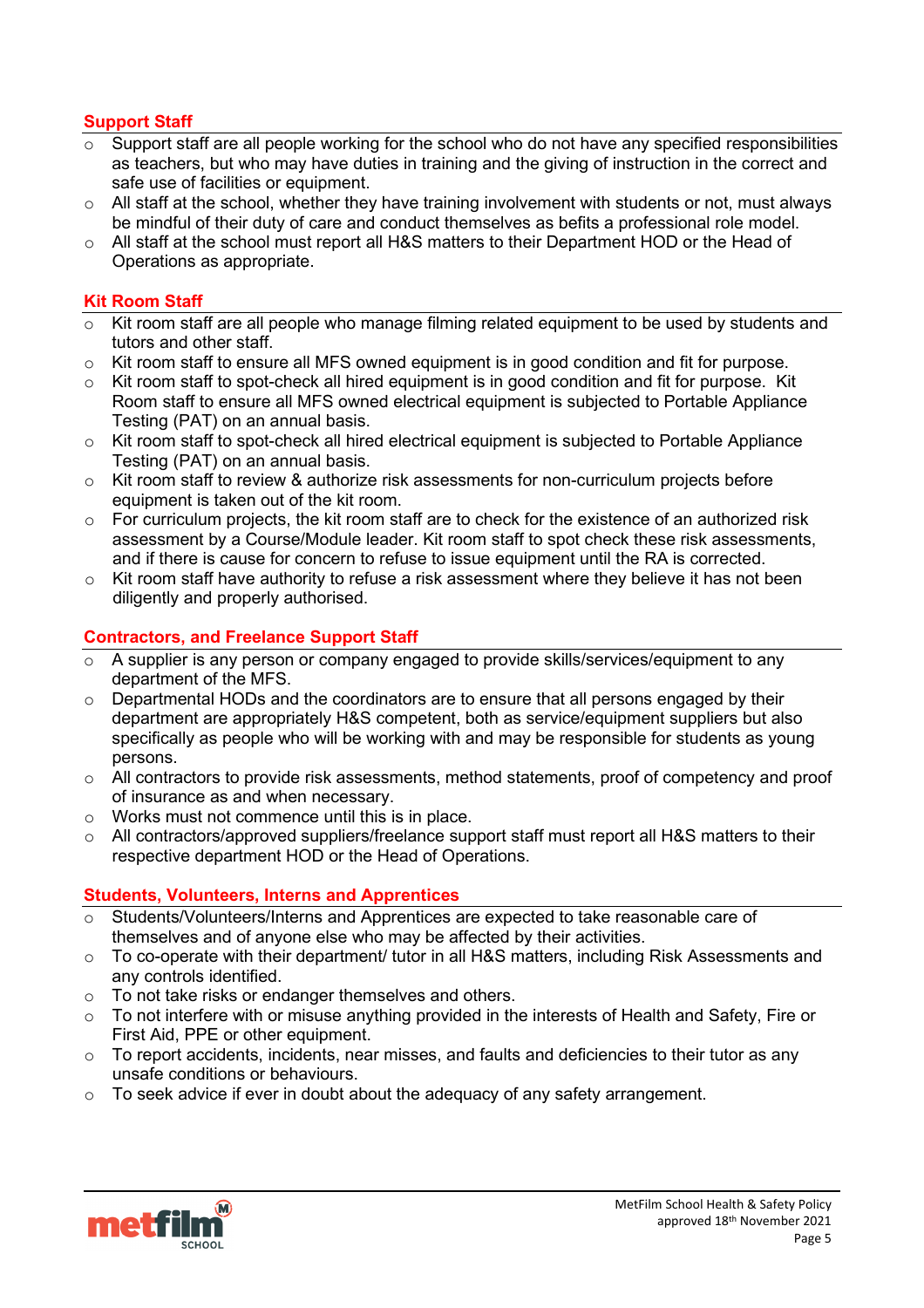## **Students and Lead Students**

- Irrespective of their age or their course, all persons enrolled as MFS students are regarded as employees undergoing education and training.
- All students are given an Induction Briefing that includes health and safety, not only as befits a school, but also as appropriate for a working industrial Film & TV training studio during their first week.
- When the lead student of a department on a project team (e.g., as the Cinematographer in charge of the Camera Department etc.) the student is to act as the 'HOD' ensuring the H&S of all those colleagues and volunteers working with them in their 'Department'.
- The Lead Student is to ensure that all volunteers are given their H&S induction and any training instruction as necessary or required.

## **Interns and Apprentices**

- Any people over the age of 18 years who have been approved and are engaged by a Service Department to assist with their activities, but not as to involve them in any Student project production team.
- The Intern/Apprentice will be allocated a Line Manager who will be responsible for their supervision on a daily basis.
- The Intern/Apprentice will also be allocated a member of staff nominated as their 'Buddy' throughout their time in work experience.

## **First Aiders**

- Trained and equipped First Aiders will be available at the School in normal working office hours (09.30- 17.30 hours).
- o There are First Aid Kits on every floor of the School's premises.
- $\circ$  If an ambulance is required, it is preferable that it be called from the main telephone switchboard at Reception – where possible - but where speed is of the essence the most accessible phone should be used.
- $\circ$  Accident reports to be made for all accidents and distributed to tutors, HODs and Head of Facilities.
- $\circ$  The premises or production activities Risk Assessment may stipulate that a First Aider is required.
- o First Aiders must:
	- Respond to all calls for first aid assistance.
	- Refer the patient on to hospital or GP (if appropriate), if it is the view of the First Aider that further medical treatment is required.
	- **Complete a monthly check of their own First Aid Kit.**
	- Keep records of all First Aid treatment.
	- **Ensure First Aid notices are kept up to date.**
	- Ensure that their First Aid Certificates do not expire.

#### **Fire Wardens**

- o Each separate building on the MFS site has an identified member of staff acting as fire warden for the premises.
- o Fire Wardens report to the Head of Facilties who is responsible for briefing them and arranging the schedule of practice fire drills and overseeing other fire safety and escape matters for the premises on site.
- $\circ$  Emergency evacuation procedures require enough fire wardens who are appointed to facilitate evacuation of buildings. Fire Wardens must be totally familiar with their designated search areas and must:
	- Search designated areas to ensure total evacuation.
	- Check the occupancy status of any disabled refuge area within their designated search area.
	- Report the status of their designated search area to the manager.

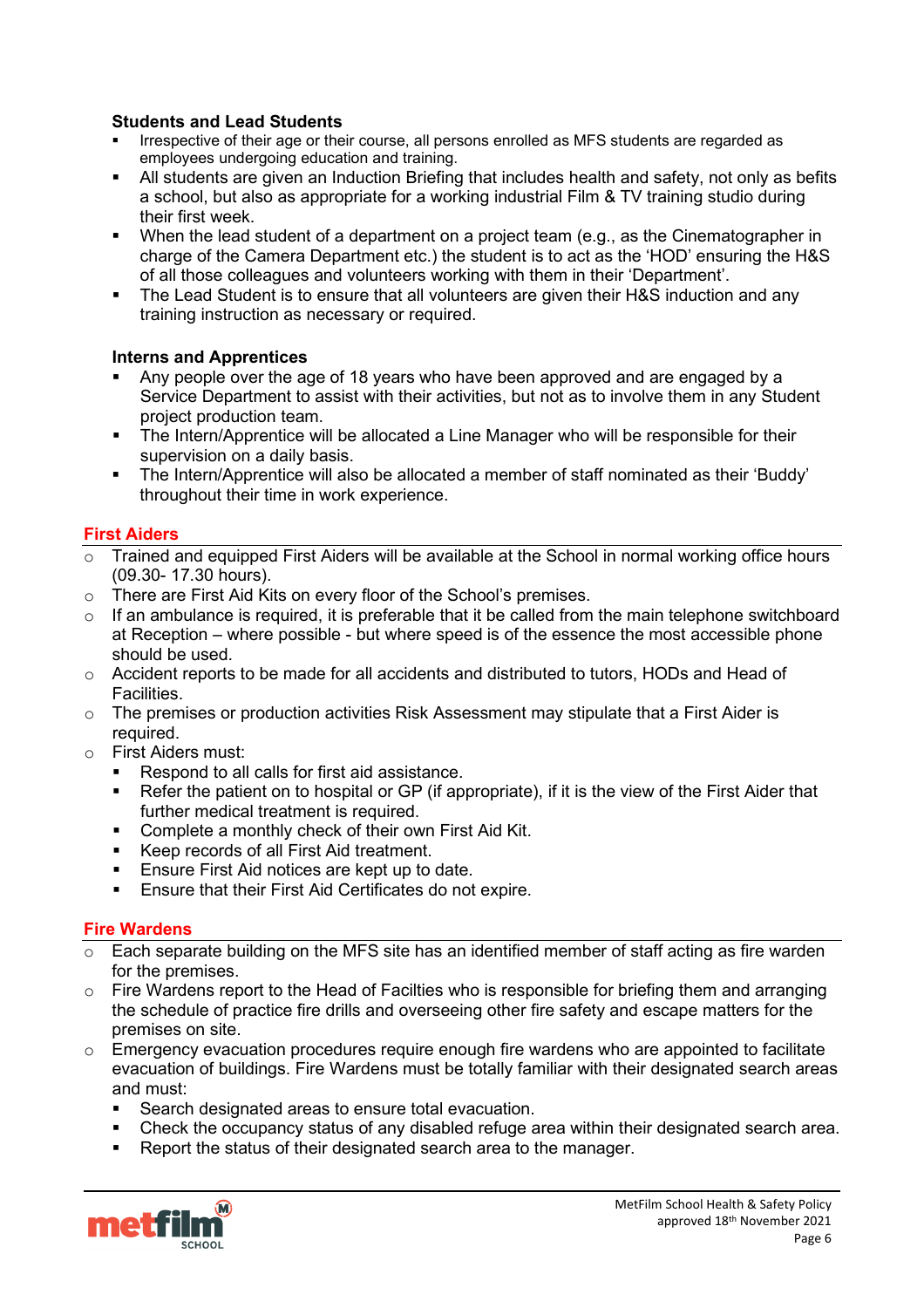Take station at designated points to detect any unauthorised re-entry until the 'all clear' has been given.

## **Competent Advice/H&S Consultants**

- In order to maintain that MFS H&S is as robust as necessary, outside consultants are retained to both inform and review the school's arrangements.
- $\circ$  1st Option Safety Group Ltd are currently the school's H&S Advisors & Consultants.
- If H&S guidance is ever required, senior staff all have access to telephone hotline and online support from 1st Option via the Head of Facilties.

## <span id="page-6-0"></span>**6. The School Premises**

## **Fire and Emergency Arrangements and Evacuation Procedures**

- $\overline{\circ}$  Every MFS venue, whether in the school studio grounds or on location, will have arrangements in place to cover fire, accidents, bomb threat or other emergency to ensure a prompt response and safe evacuation. Specific arrangements will be determined by Risk Assessment.
- $\circ$  The Head of Facilities is responsible for all Fire and Emergency arrangements in place at the School's premises - alarms, evacuation exits and procedures and assembly points.
- o All means of escape will be clearly sign posted and procedures set in place, which ensure that the alarm is raised promptly in the case of emergency.
- o All departments are to ensure that their personnel are made aware of the emergency evacuation procedures.

## **Estate Management**

- The Premises' management are to ensure that any activities or work undertaken by outside contractors on the School's premises are risk assessed as required/appropriate.
- $\circ$  All service providers to the school premises and activities are subject to the H&S Criteria as established by the school which includes providing copies of risk assessments, method statements, proof of competency and proof of insurance where necessary.
- o The Head of Facilities to liaise with Ealing Studios' management to make use of their Hot Works Permits as appropriate/necessary.
- o The Head of Facilities to record inspection of all premises 3 times per year and note any faults or problems for resolution.

## **Contractor Selection and Management**

- o All contractors must be approved and monitored to ensure that they comply with MFS H&S Policy, and to:
	- **Ensure staff under their control are competent.**<br>**Provide information instruction and supervision**
	- Provide information, instruction and supervision for staff under their control.
	- **Provide a risk assessment and/or method statements for all work activities.**
	- Abide by all MFS rules on site.
	- Appoint competent sub-contractors, where applicable.
	- Ensure that significant findings of risk assessments and the necessary control measures are implemented.
	- Report all accidents and near misses to the Head of Facilities.

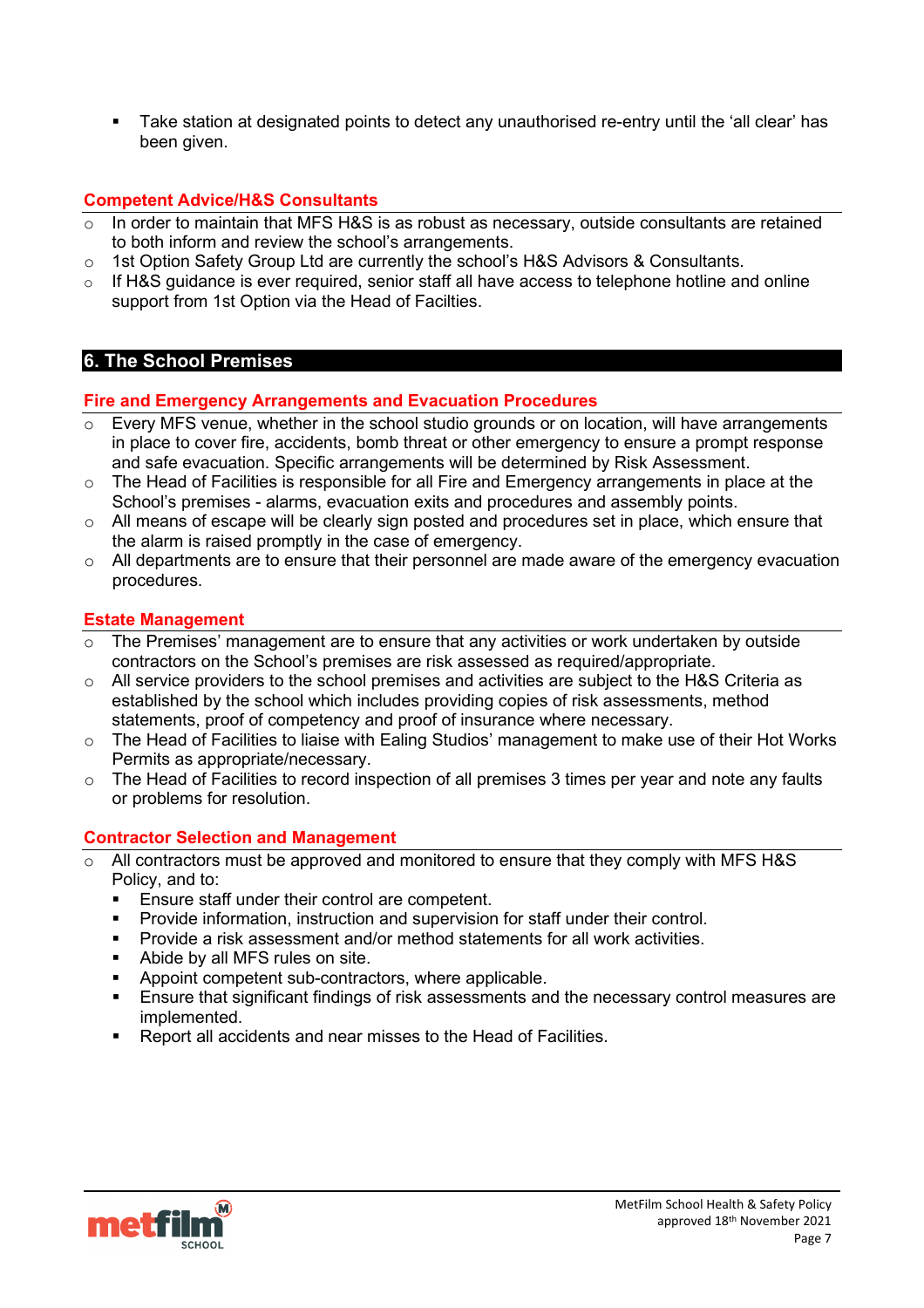## **The Public**

- o All visitors coming on to Campus are to be familiarised with and expected to abide by the terms of MFS H&S Policy.
- $\circ$  All members of the public or visitors are required to register their presence at the premises by reporting to Reception stating the name of the person they are visiting and their vehicle registration number as appropriate.
- $\circ$  All visitors are to be informed as to areas that may be out of bounds without them being accompanied by a nominated person responsible.

#### **Control of Substances Hazardous to Health**

- The Control of Substances Hazardous to Health (COSHH) Regulations will be implemented for all MFS activities where necessary.
- $\circ$  The proposed use or possible contact with any dangerous or noxious materials must be reported and appropriately recorded, with the relevant COSHH assessment carried out.
- $\circ$  Material safety datasheets to be kept on file for all relevant chemicals, including solvents.

## **Site Engineering and Construction Works**

- o Head of Facilities is to ensure that any engineering activities or related work including production electrical supply undertaken by outside contractors are risk assessed as required/appropriate.
- o Engineering works to include IT/Telecoms infrastructure and required inspections as appropriate (LOLER & PUWER).

#### **Hot Works**

- Any proposals for works on the MFS site involving fire/naked flames (e.g. hot welding, bitumen roofing, etc.) must be approved in advance by the Head of Facilities and may require a Hot Works Permit to be obtained from Ealing Studios.
- o Risk assessment to be in place for all Hot Work activities. This is to be reviewed by Head of Facilities and submitted to Ealing Studios for approval before works are allowed to commence.

#### **Room Risk Assessment**

- On-site premises spaces are regarded as being in one of 3 categories of risk:
	- Low Risk all meeting spaces, seminar rooms and all admin office areas.
	- Medium Risk all stairways, corridors, and exterior ground floor spaces.
	- High Risk all studios, shooting spaces, workshops, roof terraces, electrical switch rooms, boiler rooms and roadways and any other space as designated by the Head of Facilities, etc.
- o Teaching spaces and some specific facilities have a room RA on display stating the level of production activity that may be undertaken without the need for a specific prepared Risk Assessment.

#### **School Smoking Policy**

Smoking and vaping in any workplace inside or outside the premises is not permitted at any time other than in designated smoking areas.

#### **School Alcohol and Drug Policy**

No alcohol or non-prescription drugs are to be consumed by any persons whilst working 'on MFS business' at the Studios or anywhere on location.

#### **School and Studio Housekeeping**

- Cleanliness and orderliness are basic requirements of fire and accident prevention and must always be maintained at the Studios and on location as appropriate.
- o Attention shall be given to maintaining clear walkways, loading areas, removal of tripping hazards and proper storing of materials.

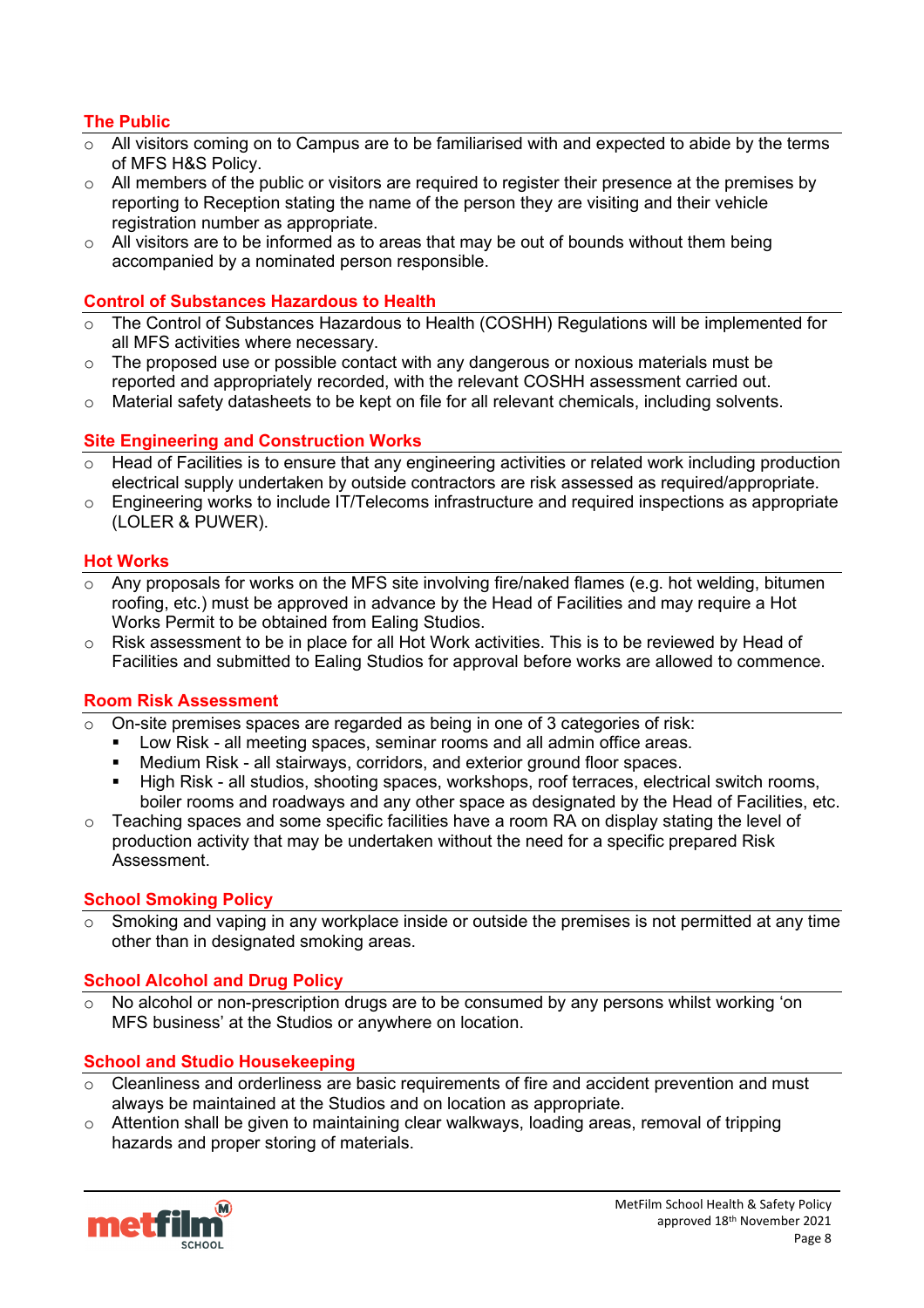- $\circ$  The responsibility for good housekeeping lies with each individual person on site. Everyone should encourage others to remove and dispose of food scraps correctly and keep eating areas clean and hygienic so as not to encourage vermin.
- $\circ$  In some designated areas, no food or drinks are allowed except when featured in the action of a programme.

# <span id="page-8-0"></span>**7. MetFilm School Health & Safety Training**

#### **Induction**

#### **Staff H&S Induction**

- o All new staff are to be given a H&S Induction Briefing on their first week at work.
- o Each new member of staff is to have an identified Line Manager who is responsible for giving them an initial briefing.
- o After the new member of staff has successfully completed their required probationary period the Head of Facilities will review their H&S Induction as appropriate.
- It is the responsibility of each department to ensure that any new freelance tutor / supplier is given a Health and Safety induction on their first week of work.
- o Mandatory H&S training courses may apply as applicable to relevant job roles. It is the responsibility of HR to ensure that all relevant records are kept.

#### **Student H&S Induction**

- o All new students are required to be familiarised with the H&S Policy before the start of their studies or training. All students should be sent a link to a copy of the current H&S policy by their Course Teams and will need to acknowledge they have read it.
- $\circ$  At the start of their studies all new students are given an initial H&S Briefing by their respective department by the HOD, Lead Tutor, Coordinator or Head of Facilities as appropriate. A register will be taken of students who have attended the induction to ensure that all students receive the induction.
- o Depending upon the nature of the activities involved in their course of studies, the Head of Operations will give them further briefings/training as necessary/requested.

#### **Volunteer, Intern H&S Induction**

- o The Health and Safety Policy is to be made available to all volunteers and interns before the commencement of their works for MFS, either at the studio or on location.
- o Departments responsible for volunteers/interns must ensure that they are given an initial H&S Briefing before they commence their engagement and that they sign the required registration acceptance form.

## **Health & Safety Training**

- $\overline{\circ}$  Health & Safety training is integrated into the staff and student training and development programme and within the specialist course curriculum, as necessary.
- $\circ$  All MFS staff and students are to be provided with adequate training and instruction to give them the appropriate level of safety competence required to perform their duties safely.
- $\circ$  Staff, students, and suppliers, including freelancers and casuals, will be provided with safety information, instruction and training upon enrolment, engagement and at any time when they may be exposed to any new risks.
- o The training needs of all staff will be reviewed on a regular basis. It is the tutor/Line Manager's responsibility to:
	- **Establish individual training needs.**
	- Ensure attendance of their students / staff at relevant training courses and inductions.

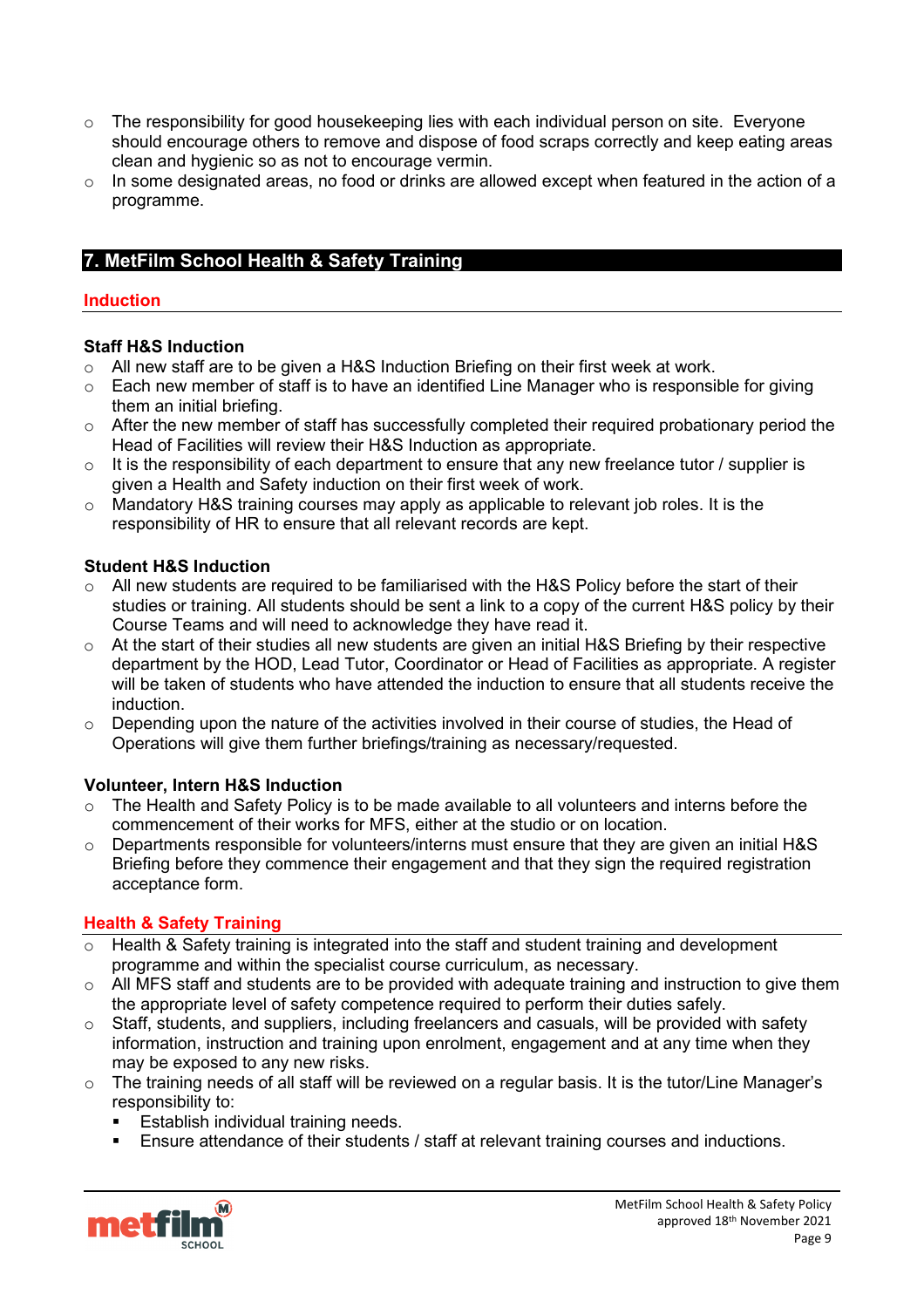- **Ensure that students / staff are trained in the use of any personal protective equipment with** which they are issued.
- H&S Training records are kept by the Head of Facilities and copied to each Department as appropriate.

## **Film & TV Production Activities**

- As defined in the curriculum briefs, there are three forms of practical Film and TV production training activity run by the school either at the MFS or off-site as on location or as a combination of studio and location:
	- workshops
	- exercises
	- projects
- o All such production activities are automatically covered by the MFS blanket insurance policies to cover Public Liability, Equipment, Travel and Health as appropriate / necessary.

## **Departmental Workshops**

- Production teaching workshops, these involve groups of students lead by MFS staff and are run with a continuous Supervisory Tutor presence.
- Each teaching department is responsible for the H&S of all persons engaged in its training activities as set out in the curriculum for its courses.
- **If more than one department is involved in a workshop or training programme, one** department is to be identified to all persons involved as the Lead Department whose HOD is then in charge as the overall H&S Responsible Person.

#### **Student Exercises**

- Students needing or requesting additional personal practice with equipment in relation to their curriculum can with the approval of their HOD carry out additional practical activity as an exercise.
- Exercises are undertaken by individuals or groups of students who have been confirmed by their tutor to have been adequately trained for the activity. The tutor then is not necessarily required to be present continuously as supervisor, unless required by the HOD.
- Exercises are Risk Assessed in line with H&S Policy as for all production activities.

## **Student Projects**

- Production Projects these are the main learning vehicles of the school's training curriculum and are based upon teams of collaborating students from all the various teaching departments.
- **Projects are only undertaken by suitably trained and prepared students, so thus are run** without the need for continuous supervisory tutor presence.

## **Supervision**

- Supervision must be assessed and arranged as appropriate to the students being trained, aligned to their age and experience and related to the level of training they have received prior to undertaking the activity.
- $\circ$  In all forms of training activity, the HOD has the responsibility to both decide the level and nature of the supervision required and to ensure that it is monitored and recorded.
- $\circ$  It is a core principle of MFS training that in order to simulate the experience of the responsibility involved; key production projects are students led. Once the plans are 'Green-lit' Projects are organised so that the students are not required to be continually overseen or directly supervised by staff tutors.
- $\circ$  To ensure an appropriate monitoring eye is kept on the activities, a working professional maybe engaged to work with the students as part of the team, to run the day-to-day shooting period of

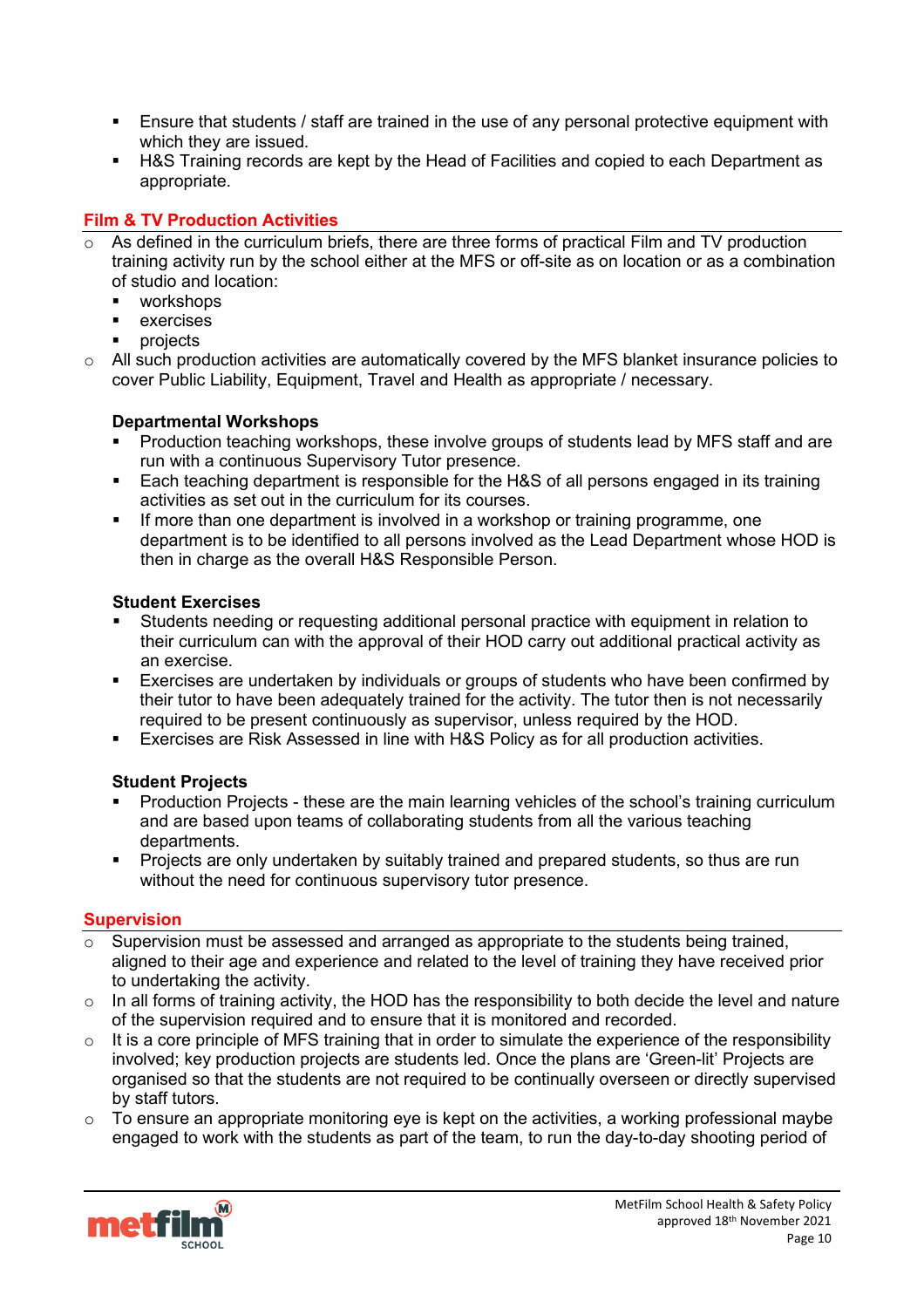the production. The professional is engaged by a specified lead tutor who is responsible for the activity.

- o The student producer must send the lead tutor and the Head of Facilities a daily report or wrap note to confirm that the work was satisfactorily completed. This then signals the schedule of activities can continue as arranged.
- o Support crew are to be briefed by the department regarding the specific H&S role expected of any professional working with at the MFS.

#### <span id="page-10-0"></span>**8. Risk Assessment of Production Training Activities**

MFS Risk assessment template can be found [here](https://metfilmschool.sharepoint.com/:w:/s/resource/Ea7VrIjnlDVKvKDfdIIEalAB_917Xg7-E-s23LbMA1JcMg?e=uW5Ht)

- $\circ$  Risk Assessments must accompany all production activities on campus and on location.<br>  $\circ$  Risk Assessments must address the five phases of production activity as appropriate:
- Risk Assessments must address the five phases of production activity as appropriate:
	- Pre-production (research, recces, casting/rehearsals, camera tests, etc.).
		- The set rig/dress and pre-light (set construction, decoration and lighting).<br>The Shoot (the period of principle photography/recording)
		- The Shoot (the period of principle photography/recording).
		- The de-rig/strike (removal of all props, Lighting and rigging and the disassembly and proper disposal of scenery).
		- Post-production (the continued final assembly of the project after the end of shooting).
- o Risk Assessment of any pick-ups or re-shoots may be covered as an RA Addition to the main shoot.

#### **Risk Assessment at the School**

- $\overline{\circ}$  Except for floor or tabletop-based demonstration/use of equipment, all production activities on site at the school premises must have a Risk Assessment (RA).
- o Identified low risk teaching spaces, such as seminar rooms, have a standing Risk Assessment on display to cover basic floor or tabletop demonstration/use of equipment.
- o Any further level of activity requires a specific RA.
- o Other identified resource spaces, such as the sound recording theatres and sound suites, also have a Risk Assessment displayed to cover their basic use of equipment. Any increased level of activity requires a specific RA.
- o Any shooting use of any other interior or exterior spaces at the studios will require the explicit permission of the Head of Operations and may well require Risk Assessment.

#### **Risk Assessment on Location**

- All shooting or production activities off the school site as on location must have an approved Risk Assessment.
- All crews working on location must have access to a copy of their RA with them to show to any person/ authority as necessary/required.

#### **Script Based Risk Assessment**

- Any Risk Assessment is only valid if it relates to the latest version of the script. The Assessor must ensure that all details of the proposal to be shot are made available before submitting any RA for approval.
- $\circ$  A copy of the script or outline/synopsis or storyboard/animatic, must be included with the submission of the Risk Assessment.
- $\circ$  Should the authorizing person be unable to determine from a reading of a script what hazards or level of risk may potentially arise from any proposal, it will be requested that a pre-viz storyboard/shot list/ animatic be prepared before the Risk Assessment is to proceed.

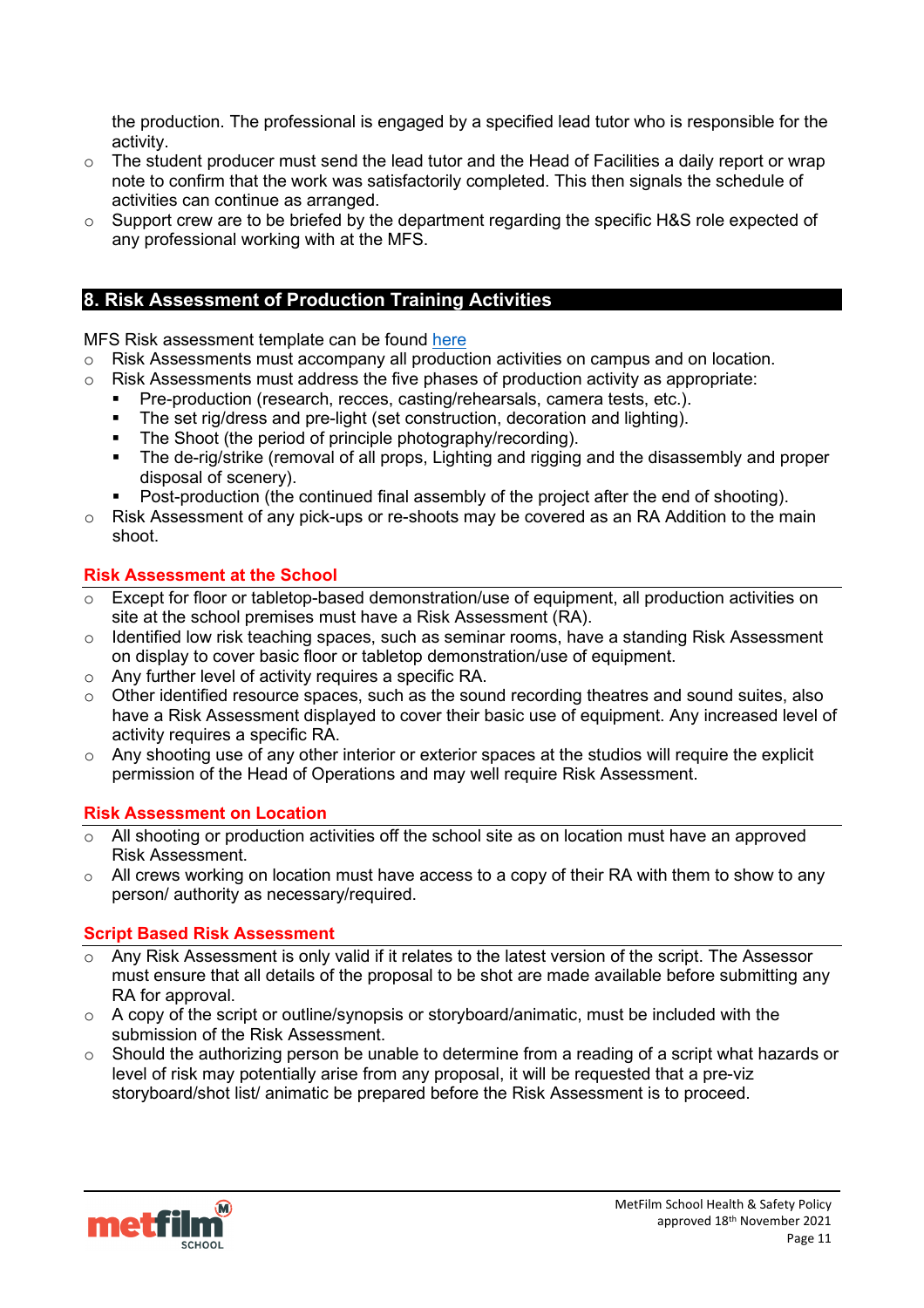# **Risk Assessment Approval Process and Records**

- $\overline{\circ}$  It is the responsibility of all HODs that Risk Assessments are in place for all their departmental activities and are to be reviewed as necessary or required in response to any change in curriculum/script, environment, equipment, or materials.
- $\circ$  No production equipment is to be issued from MFS stores or released by a supplier and no production funds are to be released without the presentation of an appropriate approved Risk Assessment.
- $\circ$  The person acting as Risk Assessor should be familiar with the activity and either be directly responsible for the activity or so involved as to ensure that assessment is carried out in consultation with all the key people to be engaged in the activity.
- $\circ$  Where a student has additional needs (for example epilepsy/disability) the Student Services team have a responsibility to make the education team aware of the issue in order that additional Risk assessments can be undertaken.
- o A specific MFS Risk Assessment is required for any involvement of four aspects:
	- Vulnerable people babies, children, young persons, persons with health conditions or impairments, and new or expectant mothers etc.
	- The Design of a Set for a setting in the studio or on location.
	- Moving Camera Vehicles cars, boats, drones, bicycles, etc.
	- Dangerous Activities stunts, special effects, circus skills, sports etc.
- o The Kitroom Manager is to be emailed digital copies of all prepared Risk Assessments for reference.
- $\circ$  Risk Assessments for all Projects are to be kept on record digitally in MetFilm Central part of SharePoint.
- $\circ$  Risk Assessments for all production workshops are to be kept on record digitally by Course Teams.
- o Risk Assessments for all exercises are to be kept on record digitally by Course Teams.
- $\circ$  Risk Assessment for all personal projects are to be kept on record digitally by Kit Room Manager.
- $\circ$  Each department is to maintain Job Risk Assessments for all staff employees, apprentices, and interns in the department.
- o The HR Manager is to be sent copy of all staff employees' Job Risk Assessments for inclusion in the Annual Assessment Review of each employee.

## **Dynamic Risk Assessment**

- All risk assessments must be reviewed if circumstances change or are wished to be changed.
- $\circ$  Any change or addition requiring a review after the issue of an RA (e.g., a change of location or change of activity) is to be assessed and recorded on a revised Risk Assessment.
- o In any dynamic situation, as may especially arise on a documentary or if ever completing paperwork is impossible a review of a risk assessment may be made as a 'piece to camera' as a record of the decisions before proceeding with the activity.

## **Pre-production**

- All pre-production/research/travel activities (and casting, camera tests, etc.) preparing for any MFS activities must be covered by a Risk Assessment.
- o Travel plans to include the specification of the transport requirements, both vehicles and designated drivers are to be listed for all projects as appropriate.

## **Production on Location**

- Any activities training courses or production activities away from identified MFS premises is deemed to be as 'on location'.
- $\circ$  All such places/premises must be inspected, checked, and approved as suitable and appropriate by the lead department responsible for the activities. If prior access is nor possible,

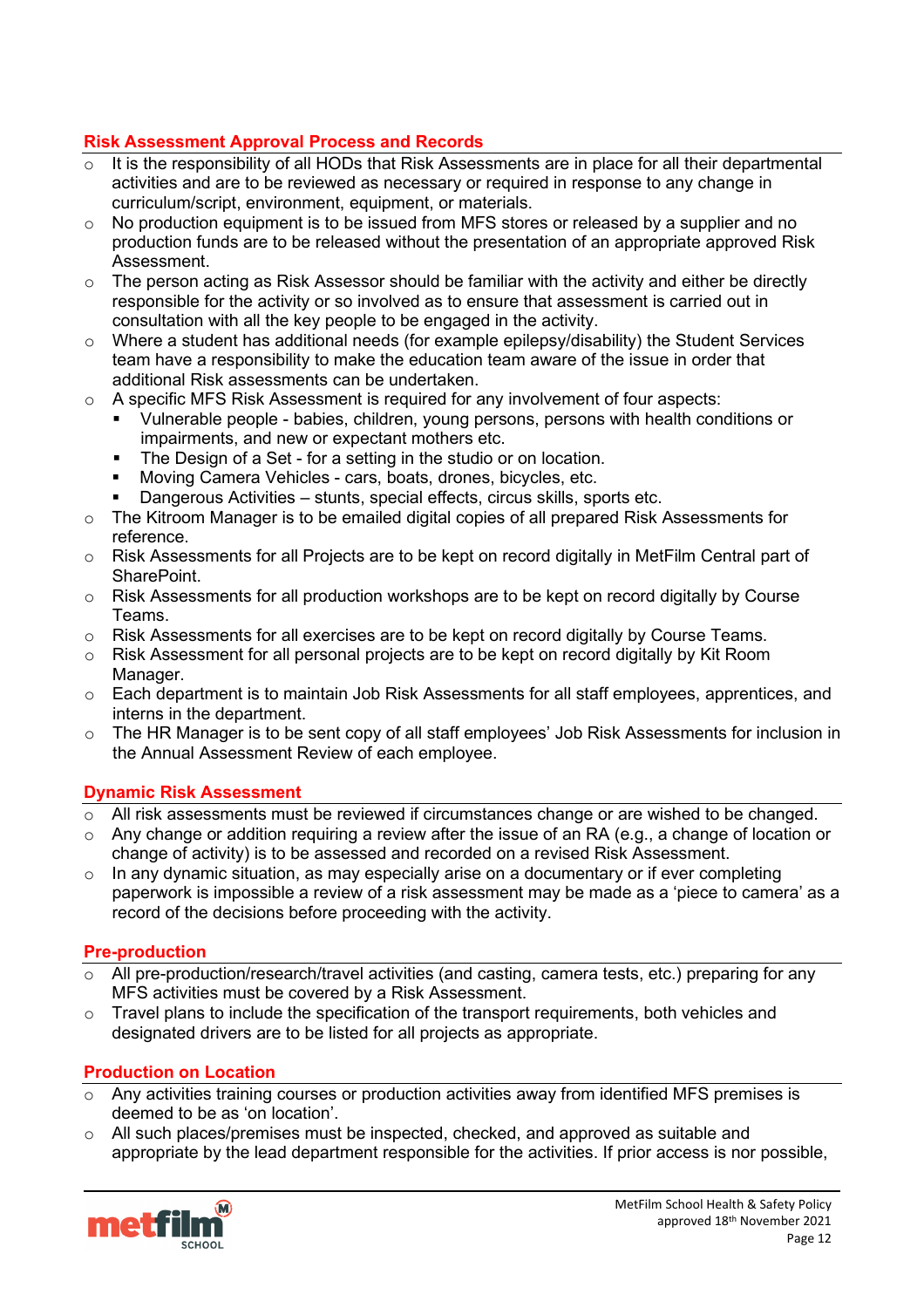this can done on the day production commences, but it must be done before any production activity commences.

- o Departments are to ensure that all necessary checks are made of the access and emergency arrangements at every location and that an adequate H&S Induction briefing is always given by the nominated 'Responsible Person' to all participants in the activities - before the start of work.
- o The safety of any electrical source of power to be used is to be confirmed and the location of the fuse-box identified and checked.
- $\circ$  Adequate details and photographs must be kept by the Departments of all locations used by their students.
- o Students proposing any locations for production activities must submit full details e.g., maps/plans and photographs/videos of both interior and exteriors of any premises to both the Lead Tutor and the Course Teams.
- $\circ$  For all production activities on location based upon the material presented, the Lead Tutor is to decide if it is necessary to visit a location or to nominate a member of staff to deputise for them to visit the site and make an assessment.
- o The Head of Facilities can request an inspection of any proposed location at any time as needs be for H&S.

## **Travel Risk Assessment**

- All travel within the UK when on 'MFS Business' production activities, festivals, visits etc. must be covered by standard Risk Assessment (this does not include any private travel by anyone to and from work or attendance at the studios or any other declared MFS base/training centre as agreed).
- o For all travel outside the UK on 'MFS Business' all persons must prepare a Travel Dossier of their plans as necessary (this does not include any private travel by anyone to and from the school from outside the United Kingdom to work or attend a course of training).

# <span id="page-12-0"></span>**9. Specific Health & Safety Arrangements**

#### **Production Activities, Fire, Emergency Arrangements and Evacuation Procedures**

- o Every venue for MFS production training activities whether in the School Campus, Ealing Studios' grounds, an Annex Site or on location will have arrangements in place to cover fire, accidents, bomb threat or other emergencies to ensure a prompt response and safe evacuation. Specific arrangements will be determined by risk assessment.
- o All personnel will be made aware of the emergency evacuation procedures, especially if working on location or in unfamiliar buildings.
- $\circ$  All means of escape will be clearly sign posted and procedures set in place, which ensure that the alarm is raised promptly in the case of emergency.
- o Departments are to ensure that for all activities on location Fire & Emergency arrangements are checked and satisfactorily addressed.

#### **Transport**

- All vehicles (private or hired) must be approved and registered with the School Office as to ensure the appropriate insurance cover is in place.
- o All drivers of all vehicles used on 'MFS Business' must be approved by the School Office and copy of their Driving License deposited.
- o Any action vehicles used or featured in any project must be similarly registered with the School Office for approval.

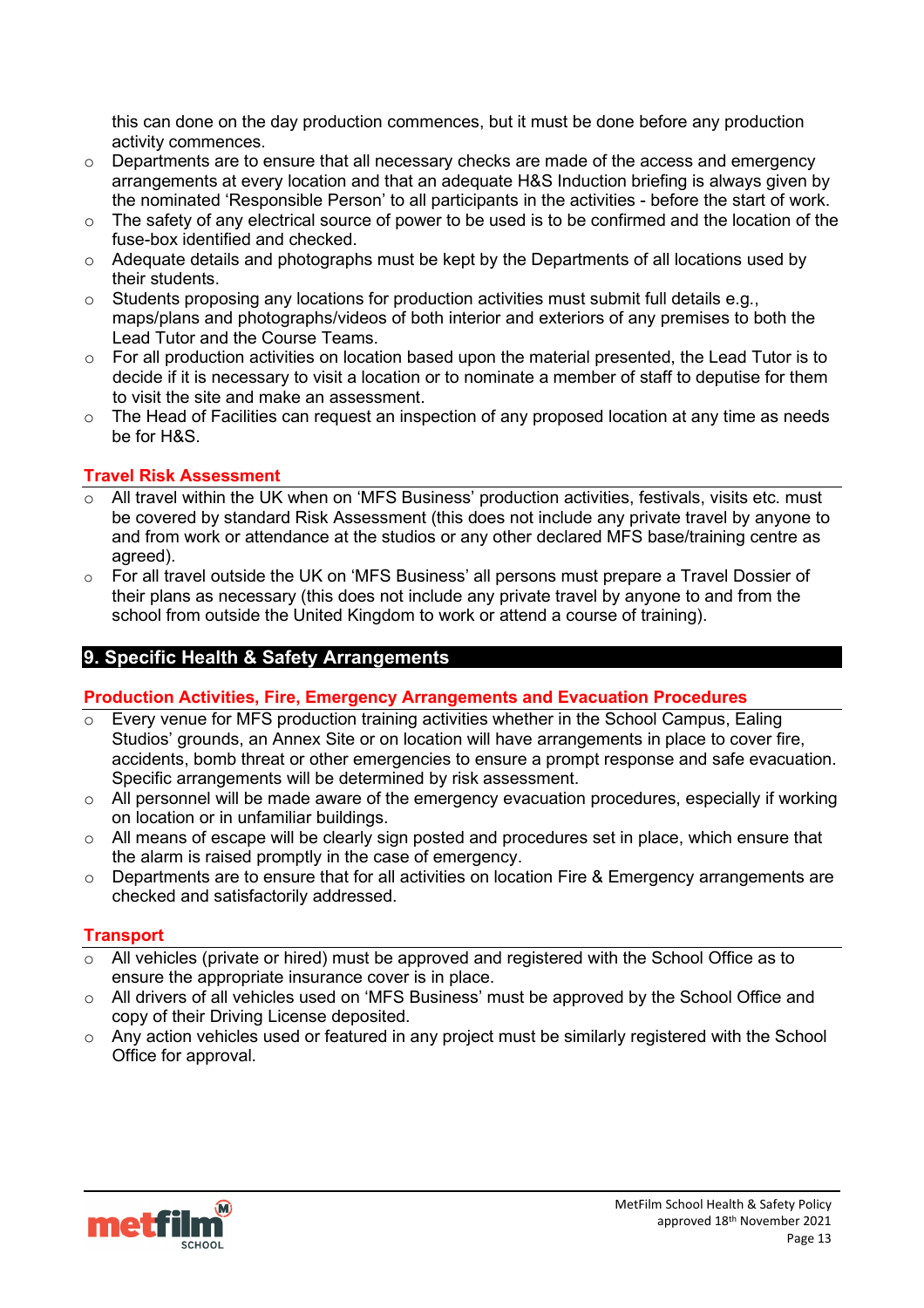# **Production Activity Contractors and Suppliers**

- $\overline{\circ}$  Each teaching department HOD is responsible for ensuring that any outside or freelance service provider engaged to support their student's activities is a suitable supplier.
- $\circ$  On collaborative production projects, the specialist departments for the role or service sought (not necessarily the Lead Department) are responsible for the principal selection and approval of the supplier (e.g., a camera grip or gaffer/spark electrician is to be approved by Cinematography etc.).

## **Accident Reporting, Investigation Procedure and Hazard Reporting**

- $\circ$  All persons must immediately record and report all accidents, incidents and near misses.
- The person must complete a written report form available at Reception to be returned to the Head of Facilities who is to action accordingly and keep on record for monitoring purposes.
- o The Head of Facilities is responsible for reporting any reportable accidents to the Health and Safety Executive (HSE) (as per RIDDOR).
- o Any person perceiving a hazard in any workplace in the School, or on location must act to control it if safe to do so and immediately report it.
- $\circ$  At the School, any hazard or potential hazard must be immediately reported to the Head of Facilities for action.
- o On location the hazard must be reported to the 'Responsible Person' to action and to report to the Head of Facilities.

# **Types of Reportable Injury**

## **The death of any person**

o All deaths of workers and non-workers, except for suicides, must be reported if they arise from a work-related accident, including an act of physical violence to a worker.

## **Specified injuries to workers**

The list of 'specified injuries' in RIDDOR 2013 replaces the previous list of 'major injuries' in RIDDOR 1995. Specified injuries are (regulation 4):

- o fractures, other than to fingers, thumbs, and toes.
- o amputations.
- o any injury likely to lead to permanent loss of sight or reduction in sight.
- $\circ$  any crush injury to the head or torso causing damage to the brain or internal organs.
- $\circ$  serious burns (including scalding) which:
	- covers more than 10% of the body.
- causes significant damage to the eyes, respiratory system, or other vital organs.
- o any scalping requiring hospital treatment.
- o any loss of consciousness caused by head injury or asphyxia.
- $\circ$  any other injury arising from working in an enclosed space which:
- $\circ$  leads to hypothermia or heat-induced illness.<br> $\circ$  requires resuscitation or admittance to hospit
- requires resuscitation or admittance to hospital for more than 24 hours.

For further guidance on [specified](http://www.hse.gov.uk/riddor/specified-injuries.htm) injuries is available.

## **Over-seven-day incapacitation of a worker**

Accidents must be reported where they result in an employee or self-employed person being away from work, or unable to perform their normal work duties, for more than seven consecutive days as the result of their injury. This seven-day period does not include the day of the accident but does include weekends and rest days. The report must be made within 15 days of the accident.

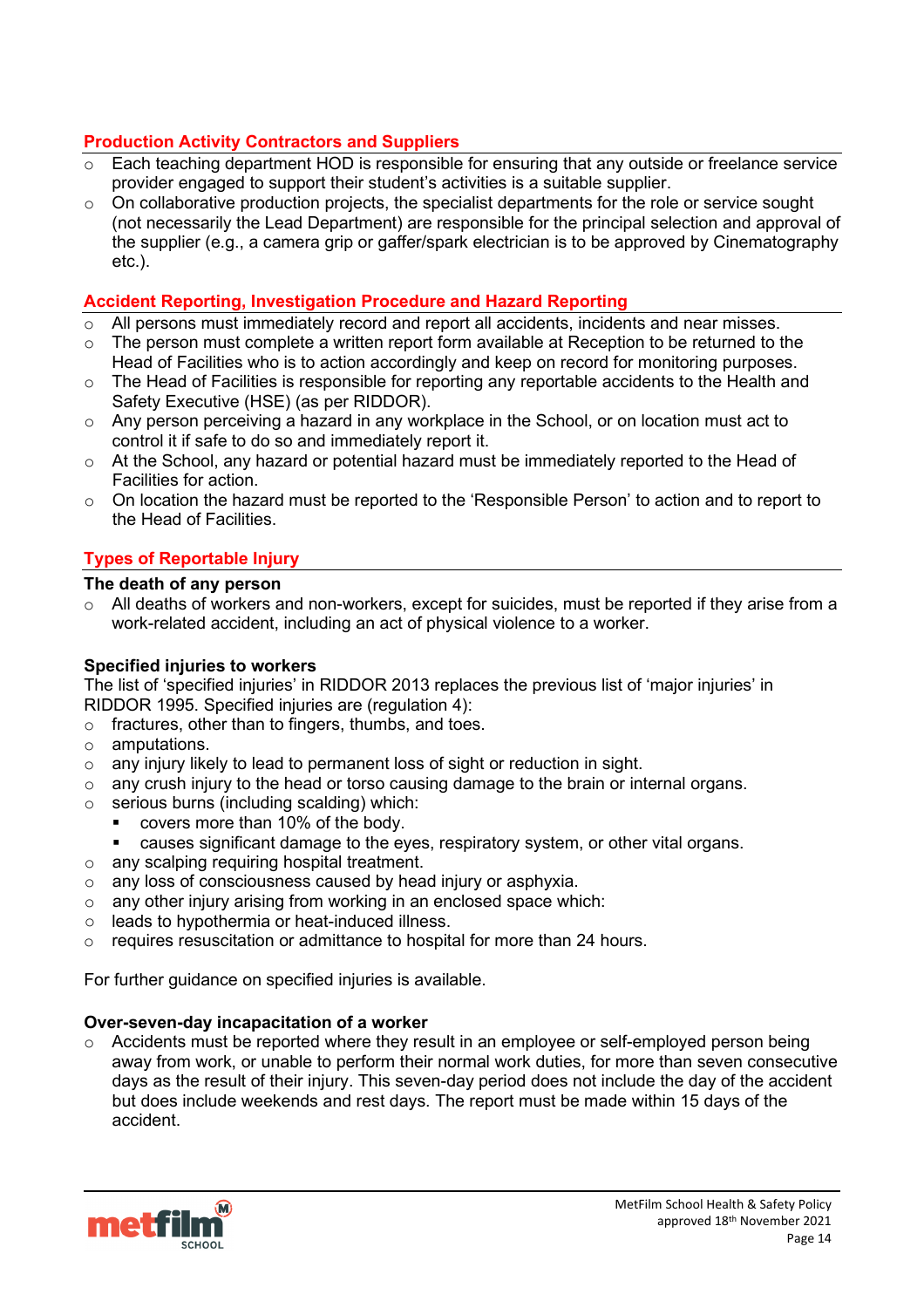## **Over-three-day incapacitation**

- $\circ$  Accidents must be recorded, but not reported where they result in a worker being incapacitated for more than three consecutive days**.**
- o If you are an employer, who must keep an accident book under the Social Security (Claims and Payments) Regulations 1979, that record will be enough.

#### **Non-fatal accidents to non-workers (e.g., members of the public)**

- o Accidents to members of the public or others who are not at work must be reported if they result in an injury and the person is taken directly from the scene of the accident to hospital for treatment to that injury. Examinations and diagnostic tests do not constitute 'treatment' in such circumstances.
- $\circ$  There is no need to report incidents where people are taken to hospital purely as a precaution when no injury is apparent.
- $\circ$  If the accident occurred at a hospital, the report only needs to be made if the injury is a ['specified](http://www.hse.gov.uk/riddor/reportable-incidents.htm#specified) injury' (see above).

## **Occupational diseases**

Employers and self-employed people must report diagnoses of certain occupational diseases, where these are likely to have been caused or made worse by their work: These diseases include (regulations 8 and 9):

- o carpal tunnel syndrome.
- o severe cramp of the hand or forearm.
- o occupational dermatitis.
- o hand-arm vibration syndrome.
- o occupational asthma.
- o tendonitis or tenosynovitis of the hand or forearm.
- o any occupational cancer.
- o any disease attributed to occupational exposure to a biological agent.

Further guidance on [occupational](http://www.hse.gov.uk/riddor/occupational-diseases.htm) diseases is available.

#### **First Aid**

- o First Aid Supplies and assistance must be included in all risk assessments and arranged to be available as appropriate, both on site at the studios and on location.
- $\circ$  The need for any additional medical support services as a nurse or paramedic, etc. is to be included in the risk assessment process.
- o In such matters the Head of Facilities has the final decision.
- o On location it is always to be ensured that every crew has access to a First Aid Kit and mobile phone as appropriate for the scope of the activities.
- o In every location the address and access to the local A&E hospital is to be identified.

#### **Issued First Aid Kits**

- o All crews going to undertake activities on location are issued with a First Aid Kit as appropriate without charge.
- $\circ$  The Head of Facilities maintains the First Aid supplies stores and arranges for the issue of First Aid Kits as necessary and appropriate for all proposed production activities.
- o Special First Aid Kits for foreign travel etc. and the cost of any inoculations should be included in the project budget as required costs

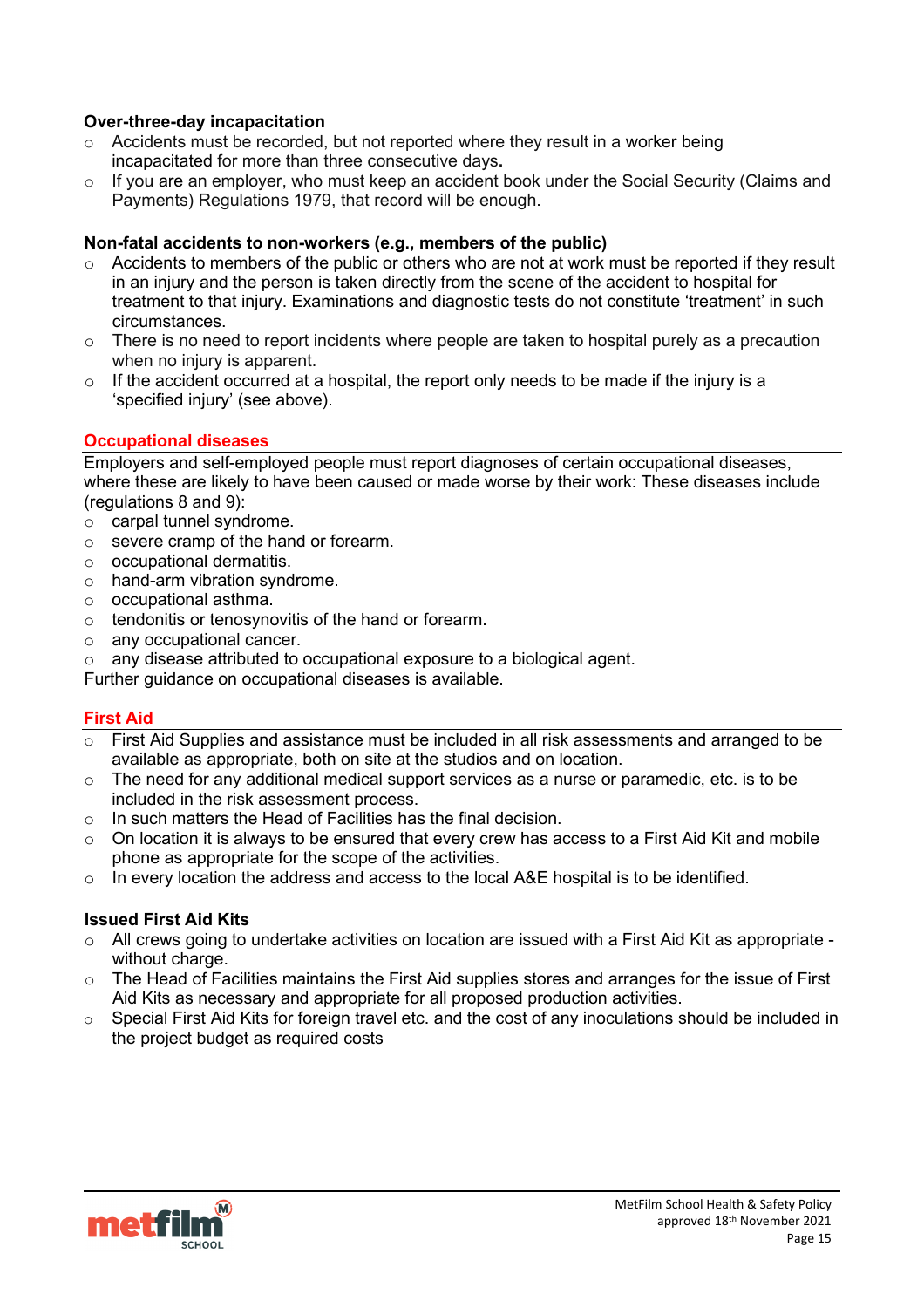## **Personal Protective Equipment (PPE)**

- $\circ$  The school provides such PPE as appropriate or required for all its activities.<br>  $\circ$  The Head of Facilities maintains a PPF store and issues standard kits and equ
- The Head of Facilities maintains a PPE store and issues standard kits and equipment as necessary without charge.
- o Specialist H&S Kit for foreign travel (e.g., mosquito nets, preventative inoculations etc.) should be included in the individual project budget as required costs.

## **Production Communications**

- o In all matters of training and especially when activity is student led, the Lead Tutor and all HODs must ensure that the means for communication is established to ensure that both staff and students are easily and regularly in contact and that such communications are monitored and recorded.
- $\circ$  Individuals' email addresses and Mobile phone numbers (but never home postal addresses or landline telephone numbers) must be circulated to all persons engaged in the activities.
- $\circ$  Mobile telephone reception must be checked, landline/satellite phone reception identified and checked/arranged, as necessary.
- o Should mobile phone reception be inadequate at any selected Location at least one GPS Satellite Phone must be provided from the Project Budget.

## **Substances Hazardous to Health**

- The Control of Substances Hazardous to Health (COSHH) Regulations will be implemented for all MFS activities wherever necessary on Location as well as at the School.
- $\circ$  Any proposed use or possible contact with any dangerous or noxious materials must be reported and appropriately recorded.
- $\circ$  All Landlords/Owners of premises proposed to be used as Locations will be asked for details of their Asbestos Survey as appropriate.
- o Unoccupied or abandoned premises will be checked for asbestos or any harmful chemicals or dust before any use of them as a Location.
- $\circ$  On all Locations any proposed use or possible exposure to any harmful substances is to be assessed and dealt with/controlled as necessary in the Risk Assessment.

## **Working at Height**

- o When working at height the risk of a fall includes:
	- In or on an elevated workplace from which a person could fall.
	- Near an opening through which a person could fall.
	- Near an edge over which a person could fall.
	- On a surface through which a person could fall.
	- In any other place from which a person could fall.
- o All staff, students, contractors/suppliers must ensure far as is reasonably practicable, that any work that involves the risk of a fall is carried out on the ground or on a solid construction.
- o Where it is necessary for persons to work in circumstances where it is not reasonably practicable to carry out work on the ground the nominated responsible person in control of the site/location will provide safe access to and exit from the place of work or any area within the workplace with the risk of a fall.
- o If not reasonably practicable to eliminate the risk of falling, then the MFS nominated person responsible will ensure that the risk is minimised by providing adequate protection such as:
	- Providing a fall prevention device.
	- Providing a work positioning system.
	- Providing a fall arrest system.
- $\circ$  When proposing the deployment of any such restraint or fall arrest the Risk Assessment is to include the rescue/retrieval plan for any person should they fall or get into difficulties.

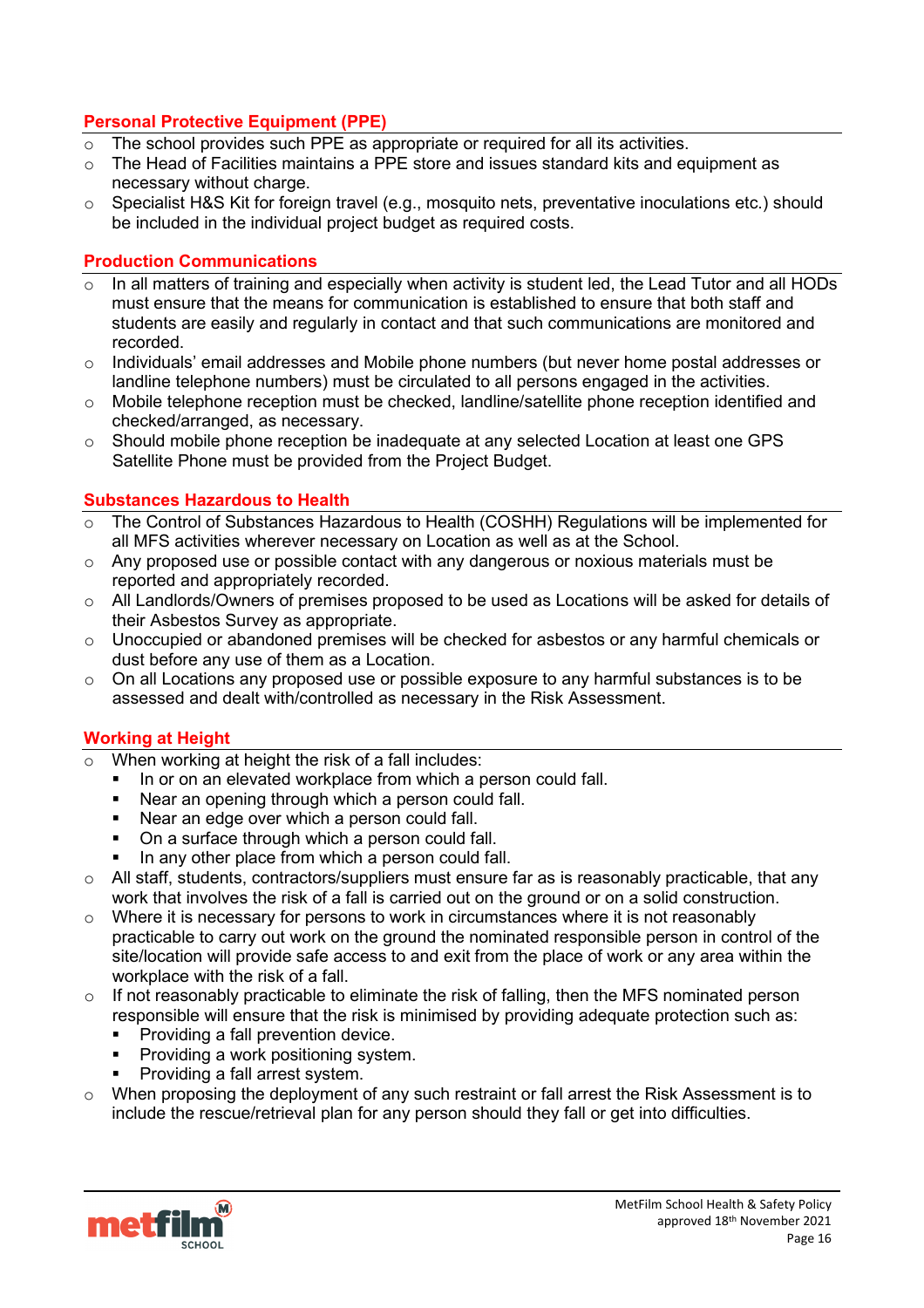$\circ$  All persons are to only use the appropriate and approved means of access provided. Any climbing on chairs and tables etc. is only acceptable when 'required action' for an actor as in a script - or in an emergency.

## **Manual Handling**

- The following hierarchy of controls will be applied to manual handling activities:
	- Avoid the need for hazardous manual handling, so far as is reasonably practicable.
	- Assess the risk of injury from any hazardous manual handling that cannot be avoided.
	- Reduce the risk of injury from hazardous manual handling, so far as is reasonably practicable.
- In all matters of manual handling, it is essential that all persons assess for themselves that they are capable of lifting or moving any items and that they do not attempt to lift or move anything that they are not happy with or capable of handling.
- $\circ$  On Site or on Location in all Departmental teams the Responsible Person/Line Manager must identify any work activity which includes any heavy or 2-person loads and to make available via the Kit Room such lifting transporting equipment as sack barrows, trollies etc. as appropriate/necessary.
- $\circ$  In all production activities and on Location all such Manual Handling issues are to be addressed in the required Risk Assessment to be approved.

# **Electrical Safety**

- The aspect of electrical safety is included in all Risk Assessments both in terms of appropriate equipment and suitably trained personnel.
- o In all production activities students/cast and crew personnel are only to handle electrical lamps and cables if they have been appropriately trained to use them.
- o Professional electricians will be hired to support Student projects and Workshops as decided by the Cinematography, Engineering, or other Department HODs, as necessary.
- Any use of Temporary Electrical Supply on Location over 6KVA of Power (as a Tails supply from the mains or as via a Generator) is required to be tested and recorded as safe as per BS 7909 by a qualified electrician prior to use in each separate location.
- o All electrical lamps, cables and equipment are to be PAT (Portable Appliance Tested) and labelled before being issued for use.
- o The required PAT testing of all equipment MFS and outside/hired is carried out in the Kit Room along with visual inspections of kit before being issued.

# **MFS Work Equipment**

- Work equipment will be assessed for its suitability for the task before purchase/hire. Staff and students must be competent/ trained to use the work equipment as required for the task. The manufacturer's instructions should always be available for reference.
- o A register for all work equipment will be kept.
- $\circ$  Work equipment will be adequately maintained.
- o All persons will report any faulty equipment to the Kit Room or relevant Head of Department as appropriate.
- o All faulty equipment is to be immediately taken out of service, repaired, or replaced as per the Regulations (PUWER).
- o Portable and fixed electrical equipment will undergo regular testing, checks and maintenance.
- $\circ$  Lifting equipment will undergo regular testing, checks and maintenance as per the Regulations (LOLER).
- $\circ$  A register of equipment with details on maintenance, test and inspection arrangements and schedules should be retained.
- $\circ$  All Departments are to specify and arrange for the provision of the necessary tools and equipment that their Staff and Students need in order to carry out their work activities as required.

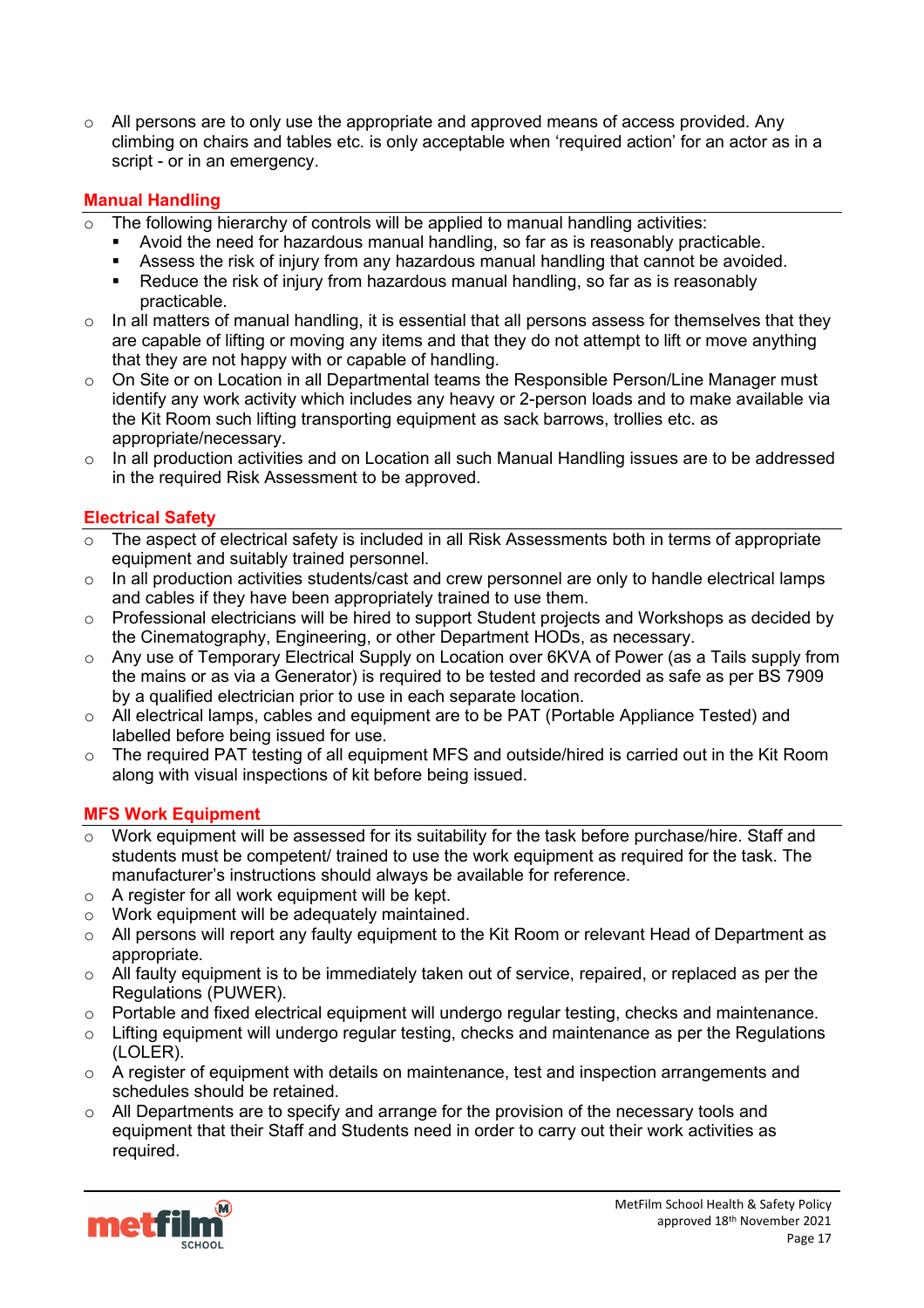- $\circ$  In order that all work involving equipment is carried out safely, the respective HODs of all departments are to ensure that all their Staff and Students are suitably and adequately trained in the use of equipment and tools before they use it.
- o The Kit Room is responsible for checking that all production equipment is checked and safe to use before it is issued from stores and that it has been both electrically PAT (Portable Appliance Tested) and serviced as per the relevant H&S Regulations (PUWER & LOLER etc.) and such testing is recorded as necessary.
- o The proposed use of any specialist production equipment (e.g., Camera Vehicles, Camera Drones, Steadicam Rigs etc.) will only be permitted if it is provided by a supplier that has been vetted and produced all necessary paperwork to prove competence.
- o All equipment must be fit for purpose, maintained and tested as required.
- o Evidence must be established by the Lead Department that the source of all equipment is that of a vetted Supplier and the details held on record.

# **Hired Production and other Equipment**

- o All non-MFS Equipment must be approved and confirmed as fit for purpose by the Department hiring.
- $\circ$  All non-MFS equipment hired/brought on to the site must be PAT tested before use.

# **Display Screen Equipment (DSE)**

- It is a legal requirement to analyse workstations, and assess and reduce risks including assessment of all aspects of the whole workstation:
	- The equipment, furniture, and the work environment.
	- The job being done.
	- The Software required to be used.
	- Any special needs of an individual.
- o DSE work should be planned and monitored so that staff and students have sufficient breaks or changes of activity.
- $\circ$  Eye and eyesight tests will be paid for MFS employed DSE users who request them and contribution towards spectacles if special ones are needed for VDU use will be made.
- $\circ$  Health and safety training and information will be provided for DSE users by the Departments and the Head of Operations.
- o All persons at the MFS using ICT and other digital workstations are to monitor and control their own use and comfort when using the variety of Display Screens.

# **Production Working Hours**

- Key principles are always to be observed to ensure safe working for all persons:
	- A working day (defined that between a person's Call Time and their Wrap Time) shall not be scheduled to be more than a maximum of 11 hours for all persons, this to include all meal and snack/rest breaks.
	- The scheduled break between working days is to be a minimum of 12 hours for all persons.
	- **There shall be no more than 6 days continuous working before a required 24-hour rest day.**
	- There shall be no call for a return to work within 24 hours of any Night Working.

# **Night Working**

- All night working must be approved in advance by HODs/Lead Tutors and addressed in the relevant Risk Assessment.
- $\circ$  Night Work is defined as any working by any person beyond 02.00 hours.

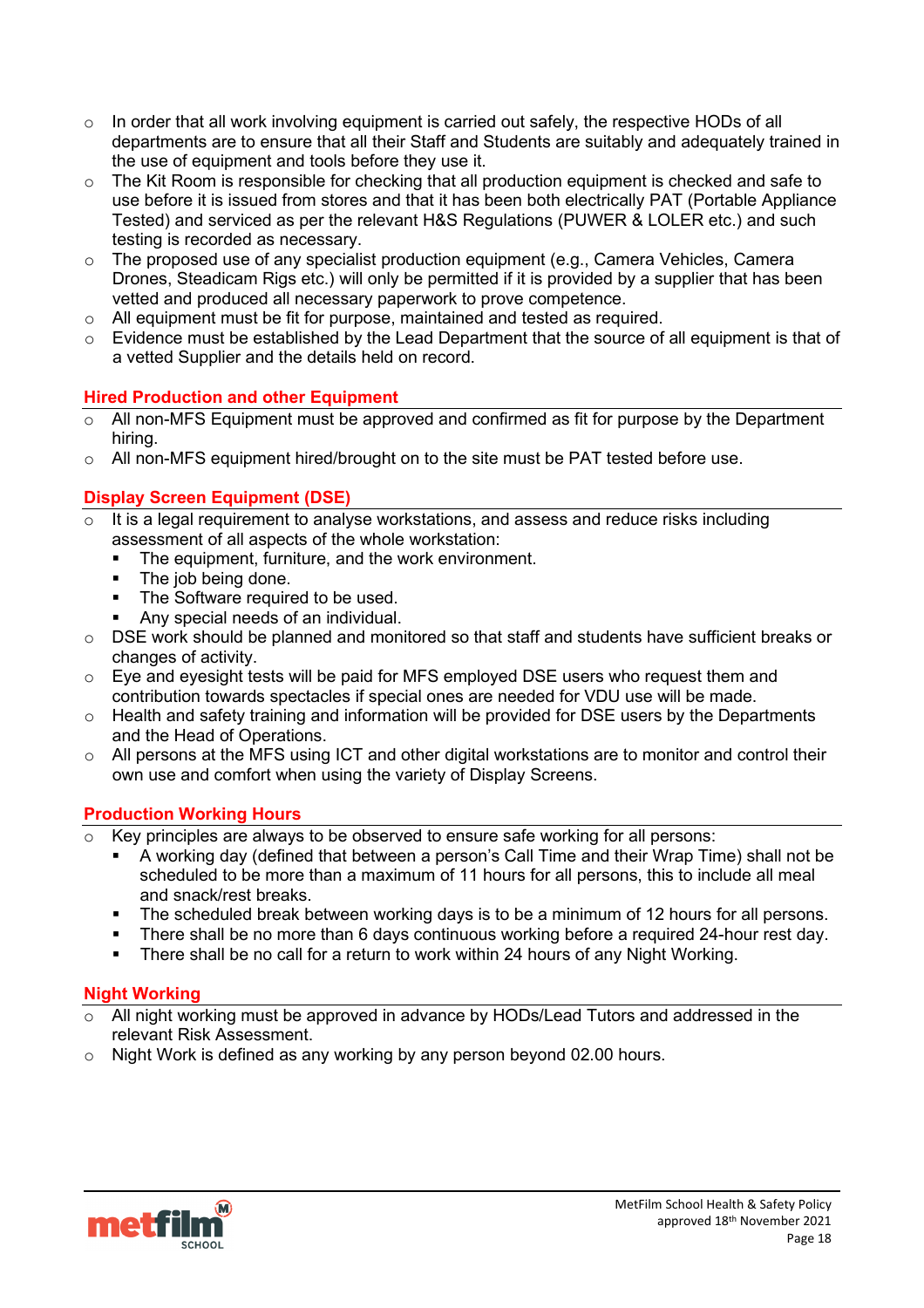## **Lone Working**

- $\overline{\circ}$  Lone Working is defined as any person engaged on 'MFS Business' working on their own, or as a Sole Operator crew on the School Site or on Location.
- $\circ$  Before assigning people to work alone. Tutors and Line Managers must assess the risks arising from the activity and the training preparedness/competence of the individual student/staff to deal with those risks.
- $\circ$  Working alone will not be allowed where the risks identified cannot be adequately controlled, e.g., situations where violence may be reasonably foreseeable.
- o There will be a clear reporting procedure and a plan of action if the lone worker fails to check in. A nominated responsible person should be aware of the place where Students and Staff are operating alone - and of their expected time of return.
- $\circ$  Where lone workers are office-based they should clearly understand the emergency procedures that are in place in those premises for fire, first aid and evacuation. At no time should there be any compromise between the ability to escape in an emergency and any security measures in place in the building, i.e., locked doors.
- $\circ$  Lone Working must be identified and approved in advance by the HOD/Lead Tutor and must be addressed in the relevant Risk Assessment.
- o At the School's insistence any persons working alone after Office Hours, at the weekends or during holidays, must inform the School Office and sign in and out after they finish work so that the Security can check the premises on their regular patrols of the site.

## **New and Expectant Mothers**

- o MFS will take all reasonable steps to safeguard the health, safety, and welfare of new or expectant mothers, and of their unborn children.
- $\circ$  All risks to new or expecting mothers arising from school activities will be assessed and appropriate preventative or control measures identified by their respective Departments or Line Managers as appropriate.
- $\circ$  For any member of staff becoming a new or expectant mother their job Risk assessment is to be automatically reviewed.
- $\circ$  MFS will regularly monitor the work undertaken by new or expectant mothers, especially during the development of pregnancy, in order to continually assess the individual's ability to work safely and without risk.
- o Any problems identified with the relevant Departmental HOD will be addressed, so far as is reasonably practicable, and all risks will be adequately controlled.

## **The Public on Location**

- When working on Location all persons working on 'MFS Business' must be aware and mindful to observe all Public Statutory Rights of Way and Privacy at all times.
- o Any issues of Public Rights of Way or Privacy on Location must be specifically identified and addressed in the Generic MFS Risk Assessment as required to be prepared and approved for all production activities.
- o For any proposed Production Activities in any public place, written permissions will be sought from the Local Council, Landowners, Landlords, Public Bodies etc. together with authorisation from the Local Police as required.
- o Even if explicit permission is not required such persons and Authorities are to be informed as a matter of courtesy as appropriate. This to include any adjacent neighbours or persons who may be potentially disrupted or disturbed by the shooting activities.

## **Animals**

- Any animal brought onto site or taken onto a location must be accompanied by their owner or identified 'Responsible Person' at all times.
- $\circ$  For the inclusion of any animals in production activities a person on the crew will be identified in the Risk assessment as the 'Wrangler' to be entirely responsible for the wellbeing and comfort of the creature and its possible impact upon any persons.

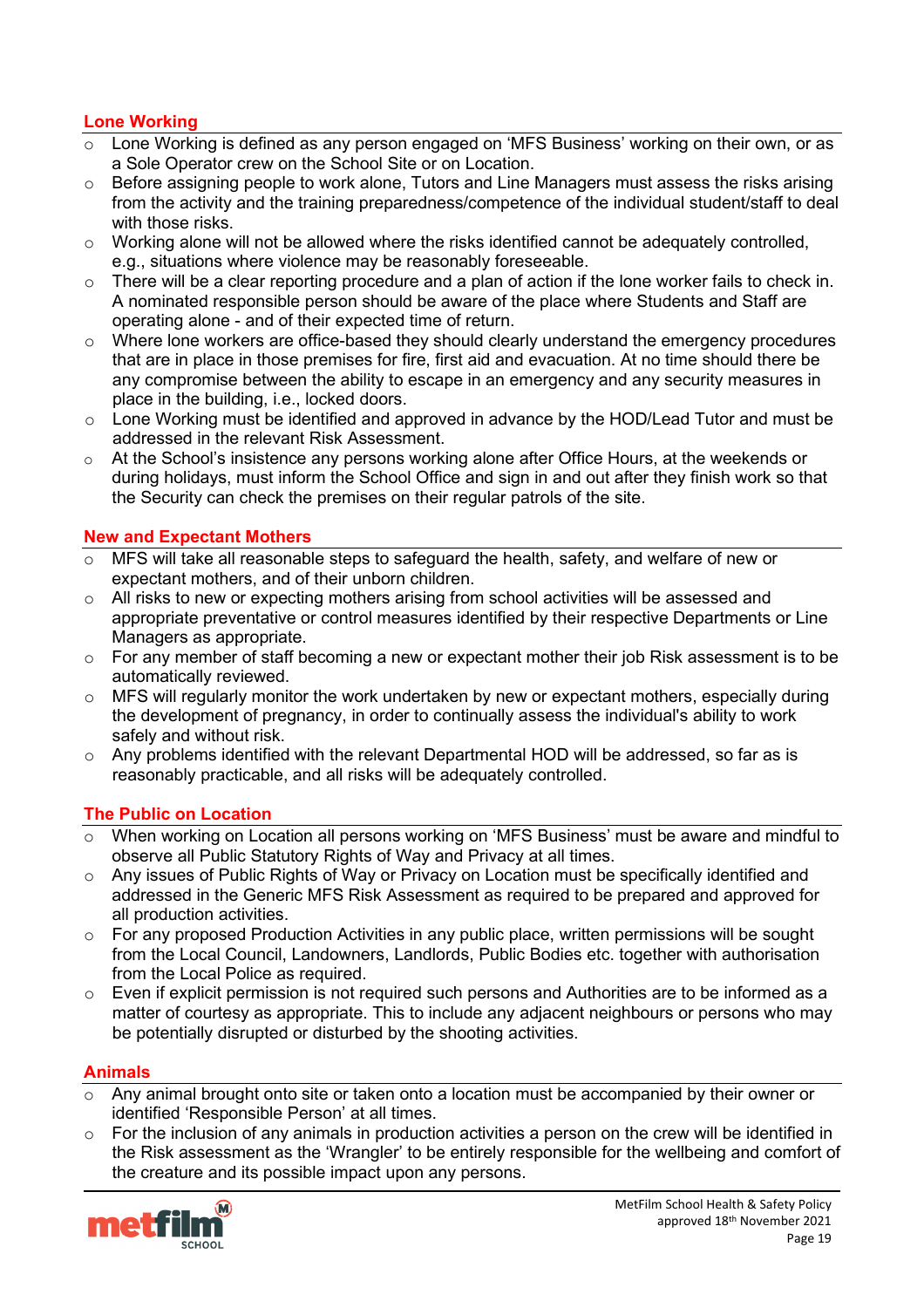$\circ$  At all times the animal's welfare will be considered - together with the Health and Safety of all persons that may encounter the animal in any way.

## **Health and Welfare**

- All persons joining the MFS to study or work must inform the school as to the state of their Health as appropriate/necessary for the performance of their role or duties. They must report if they have any condition or impediment that may affect their ability to safely perform their role or duties or limit their ability/capacity to work collaboratively or in a team (e.g., ill-health, disability, infirmity, allergies, dietary requirements, pregnancy or the taking special prescribed medication).
- $\circ$  All full-time Students must report their health details to the School Office when they enroll for their studies and ensure they update the information as necessary throughout their course.
- $\circ$  All Staff must report their health details to the Personnel Office when they start work and ensure that they update the information as necessary throughout their term of employment.
- $\circ$  All Staff and Students are strongly advised to be registered with a UK GP Doctor whilst studying or working at the school. This is to ensure that access to the UK NHS services is readily available in the event of an emergency.
- $\circ$  If anyone is concerned that their work or training activities are in any way affecting their health, they should immediately inform their HOD/Line manager and consult the Head of Operations.
- For all other Welfare or Health matters Students are to refer immediately to their HOD or the School Office as they prefer.
- o For all other Welfare or Health matters Staff are to refer immediately to their Line Manager or the HR Manager as they prefer.
- In all matters related to Health and a person's ability to be able to perform their work or studies, the MFS reserves the right to request a member of Staff or Student to undertake independent medical assessment if required or necessary.

#### **Emergency Contact Person**

- All persons engaged in MFS activities are asked to ensure that the school has the details of their Next of Kin/Contact Person in case of an emergency.
- $\circ$  All MFS Staff are required to inform the HR Manager of the contact details to be used in the event of an emergency.
- $\circ$  All MFS Students are required to inform the Student Services of the contact details to be used in the event of an emergency.
- o All non-students (e.g., Actors, Volunteers etc.) are advised to ensure that a lead person on the Project/ Workshop team (e.g., Producer, Production Manager) is given their contact details as appropriate to be used in the event of an emergency.

#### **Stress**

- It is the nature of Film and TV production that working to schedules and delivery deadlines inevitably creates inherent 'pressure' in the activities. The ability to handle such pressure is a key skill which students may well have to learn during their time at the MFS for them to complete their studies and subsequently to successfully manage their careers.
- $\circ$  All persons working or studying at the MFS are not to let work-related pressures created by their activities become 'stress.' Use of the word 'stress' is not to be taken lightly but as sign that the person affected may need assistance, rest or if the feeling persists should seek medical help.
- o In any such related matters Students are to seek advice from their HOD, a Tutor or the School Office.
- o Similarly, Staff should report such issues to their Line Manager or the HR Manager.
- Everyone is to be reminded that for successful team working everyone needs to check and look out for each other. Stress is a warning sign of potential accidents.

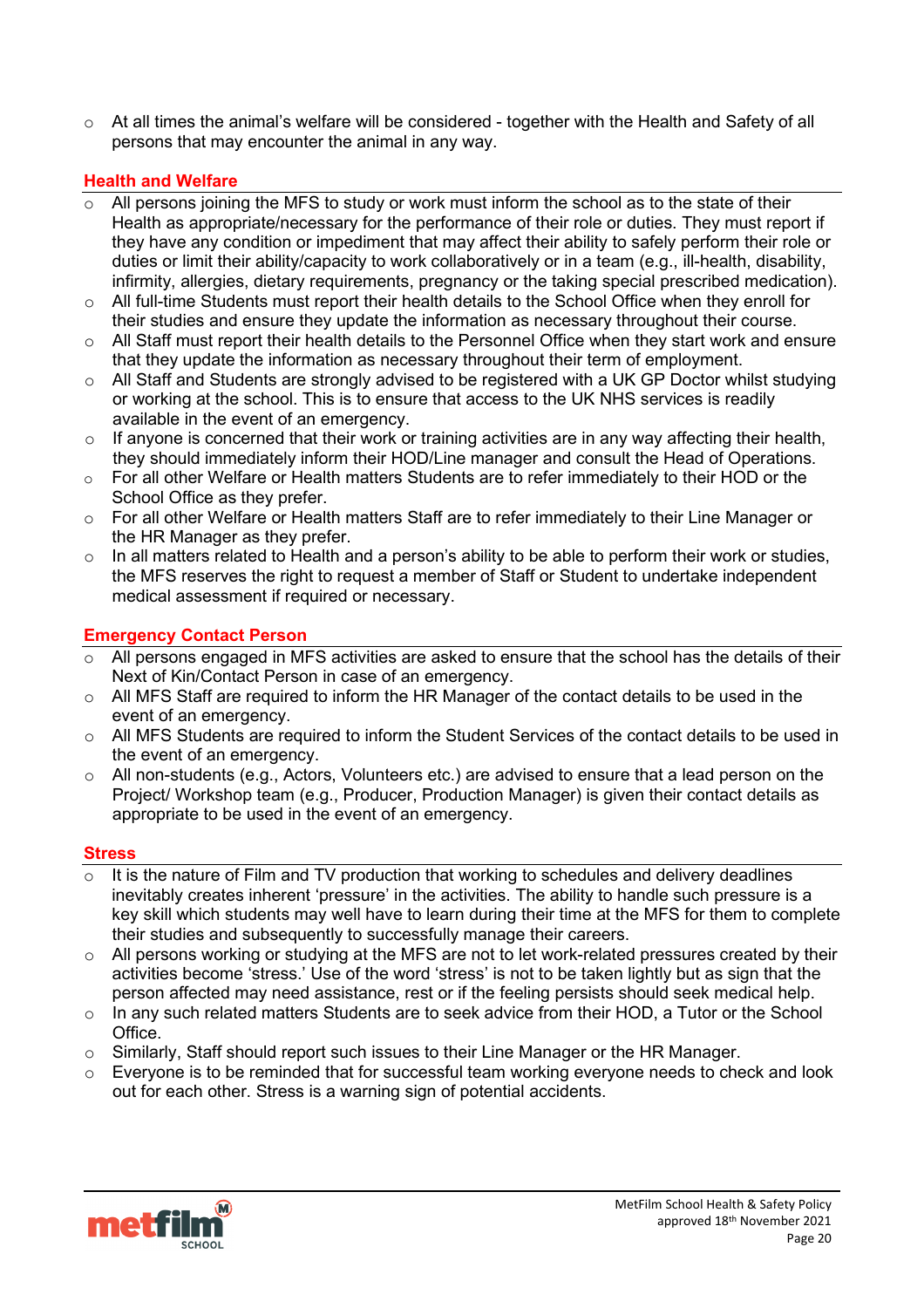## **Dangerous Activities**

- o Dangerous Activities are those called for in a script or performance that have a high level of Risk and so require a special level of Control (e.g., Car Crash, an Explosion, Mountaineering, Parkour running etc.).
- $\circ$  The Programme Leader is to confirm if a proposal constitutes a Dangerous Activity and if it can be safely undertaken without further professional guidance and if so that it then requires the preparation of a MetFilm School Specific Risk Assessment.
- $\circ$  But if the Programme Leader confirms that a proposed dangerous or violent action such as a fight or car crash should be called in the terms of the industry 'a Stunt' then it will be required that a professional Stunt Arranger/Fight Coordinator Stunt Driver/Stunt Double or other Specialist/Expert be engaged to be responsible for the staging and Risk Assessment of the activity.
- $\circ$  The Programme Leader is to decide if any proposed action should be called in the terms of the industry SFX Physical Special Effects (e.g., explosions, conflagrations, wind & rain etc.) If so decided, then it will be insisted that a professional SFX/Expert be engaged to be responsible for both the staging and Risk Assessment of the activity.
- o It is MFS policy that if any material shot of any Dangerous Activity is acquired beyond the scope/scale or without employing controls – as defined in the Risk Assessment, the school reserves the right to prohibit any public screening or distribution of that work in any form – and so will not be included in any MFS production. Disciplinary actions may well be pursued against any person being thus in breach of MFS H&S Policy.

#### **Stunt/Specialist Performers**

- Any activities requiring a stunt artist/double the performer must be registered with JIGS (Joint Industry Grading Scheme) as per the PACT (Producers Alliance for Cinema and Television) EQUITY/BECTU agreements.
- For the engagement of any specialist performers persons not registered as Film/TV Stunt or Fight specialists (but with Special Skills e.g., Circus/Sports - Juggling, Sword Swallowing etc.) a full appraisal of them is to be undertaken along with a specific Risk Assessment as appropriate/ necessary.
- Evidence of them safely performing, preferably on video, is required together with a CV of Experience and Training and 2 References. This must be established by the Course Leader and held on Record.

#### **Guns and Weapons**

- The proposed use or involvement of any real or prop Weapon/Implement (e.g., Real or Toy Guns, Samurai Swords, Pitch Forks etc.) it is to be decided by the Programme Leader on each occasion as to whether it constitutes a Dangerous Object and creates a Hazard requiring special controls.
- $\circ$  The Programme Leader is to decide on each instance if a proposed action involving a Weapon/ Implement requires to be overseen/operated by a professional Armourer/Expert.
- $\circ$  All such items which are a potential danger are to be highlighted in the RA as the specific responsibility of an identified member of the crew and for the documentation to ensure its safe transport to the set, proper use on set, secure storage overnight and safe return or disposal – which may well require the approval of a specific Travel Plan.

#### **Set Design**

In any Studio or Location prior to the start of any construction work on any 'Set' (a Set being defined as at least 2 conjoined 'Flats' Scenery wall pieces), a Risk Assessment has to be prepared and approved in order to ensure that all subsequent persons who may occupy the Set as their 'place of work' (Set Decorators, Actors, Shooting Crew, and Striking Crew etc.) can all be informed in advance as to any potential hazards that may be inherent in the proposed design (e.g. a staircase without a handrail, a wall that is to move or 'float' etc.).

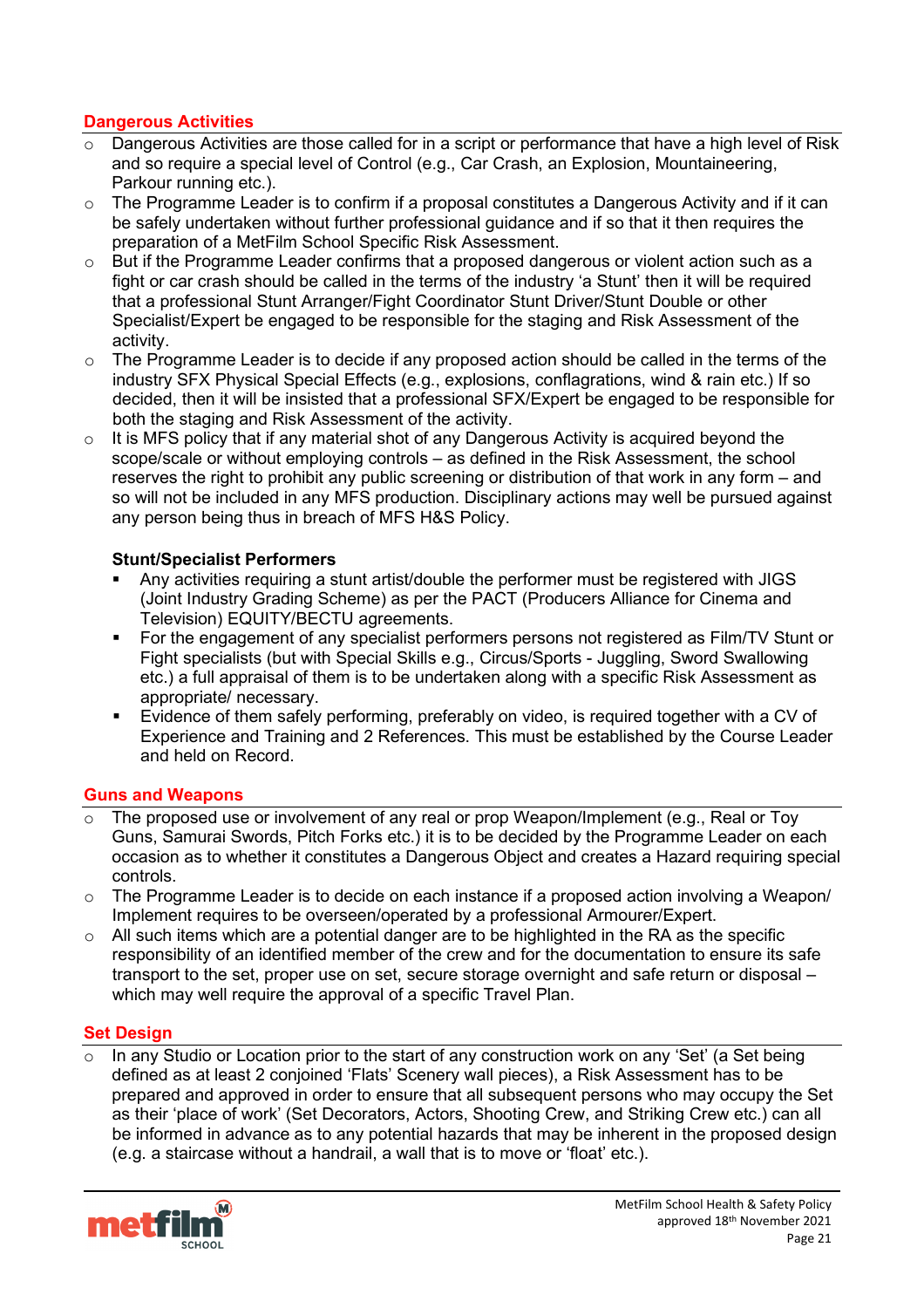## **Set Construction, Decoration and Dressing – and Properties and Costumes**

- o All set construction, decorating, dressing and properties (including furniture, soft furnishings, curtains, and actors' costumes) must, where possible, contain no highly or easily flammable or toxic generating materials when they are to be used in any production activity in the studio or on location (e.g. beware old upholstery foam, nylon clothing, etc.).
- $\circ$  If any such materials cannot be satisfactorily treated with Flame Retardant etc.an alternative material required to be substituted.

#### **Properties: Dressing, Hand, and Action Props**

- All props used in production activities in the Studios or on Location from the school's own stores or hired must be checked by the designated Responsible Person as to be 'fit for purpose' and 'safe to handle.'
- $\circ$  All Mains electric powered props must be PAT (Portable Appliance Tested) before being taken on Set in the Studio or on Location.

#### **Action Motor Vehicles**

- All vehicles that are to appear as set dressing or used as action props in any project must be checked as to be fit for purpose and road/sea/air worthy and licensed as appropriate/required.
- o An appropriately qualified/licensed, Responsible Person/ Driver must be appointed to oversee the vehicle(s) and all aspects of its safe use (e.g., ignition keys, fuel, security, and safe movement of all vehicles at all times).

#### **Set Construction**

- All scenery for any production activity is to be built only by school construction Staff or appropriately trained persons.
- $\circ$  The construction and striking phases of all set building is controlled by the Head of Operations which is to prepare a Risk Assessment as necessary as informed by the Design RA prepared by the Designer.
- o Design Students and inducted Volunteers can decorate, and dress sets in the Studios and on Location as covered by the Design Risk Assessment.

#### **Rigging**

- All Rigging or Flying of Scenery, production Lighting and large Drapes must be carried out by school staff or appropriately trained persons.
- $\circ$  Only Rigging Ropes as tested and supplied by the school are to be used.
- o Only Chain Tackles & Strops as tested and supplied by the school are to be used.
- o Large Drapes, Blacks, Green Screens and Cloths (any material over 3m x 3m in area) are to be rigged by MFS Staff or trained persons.
- o Only Scaffolding Tube as supplied by the school is to be used and is only to be rigged by Staff or trained persons.

#### **Production Housekeeping**

 $\overline{\circ}$  Cleanliness and orderliness are basic requirements of fire and accident prevention and must be maintained.